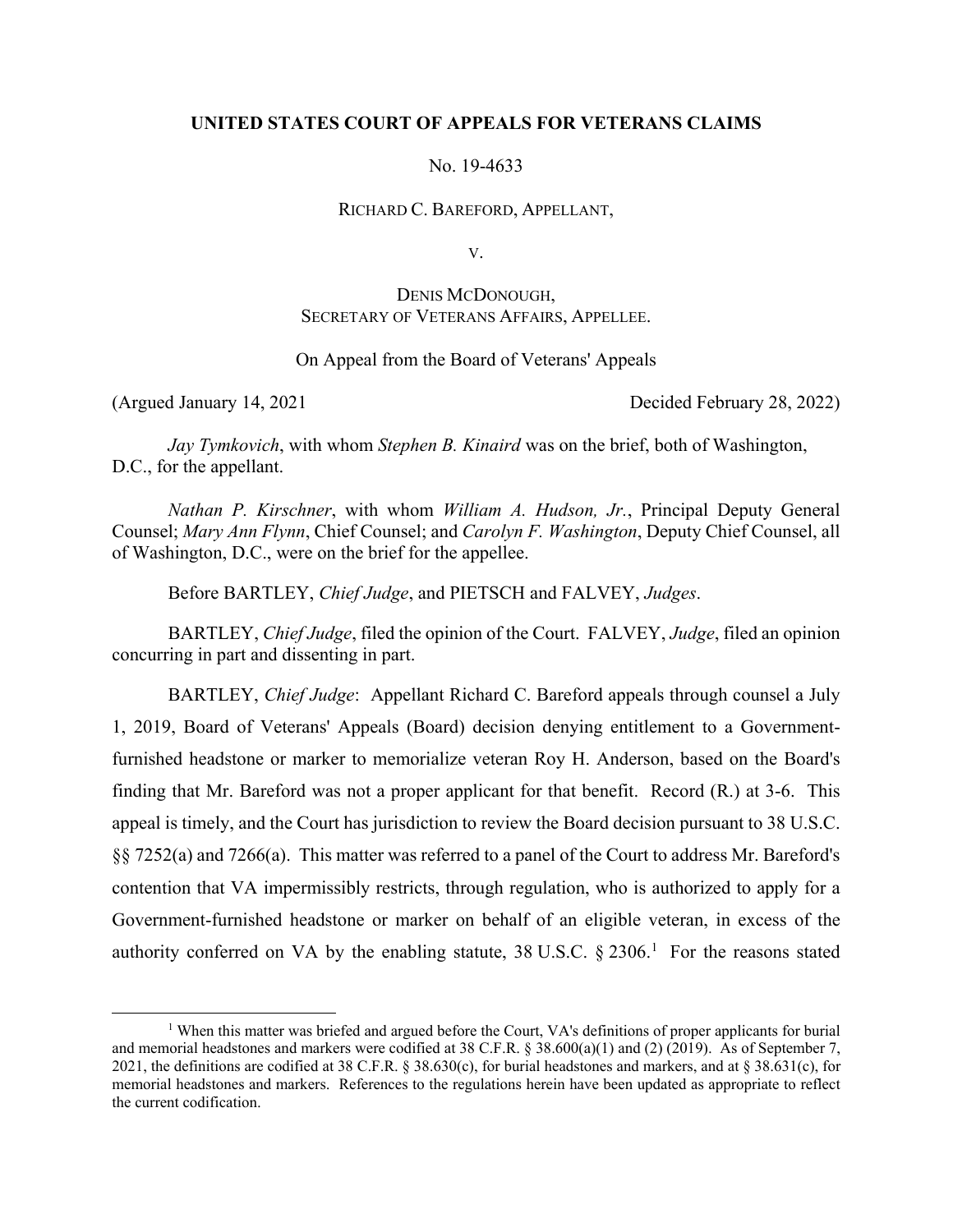below, the Court holds that there is a gap in section 2306 as to who may apply for Governmentfurnished headstones and markers, but that  $\S 38.631(c)$  impose arbitrary and capricious restrictions on who is eligible to apply for memorial headstones and markers. Accordingly, the Court will set aside § 38.631(c), vacate the July 2019 Board decision, and remand the matter for additional development, if necessary, and readjudication consistent with this decision.

## **I. FACTS2**

On May 11, 1933, President Franklin Delano Roosevelt signed Executive Order 6129, directing that 25,000 World War I veterans be enrolled in a separate part of the Emergency Conservation Work (ECW) program. 3 , 4 *Available at* http://www.fdrlibrary.marist.edu/ resources/images/eo/eo0002.pdf. Under the auspices of the Veterans Work Program, approximately 700 veterans were sent to the Florida Keys to build bridges to complete a highway between Key West and the mainland. *Florida Hurricane Disaster: Hearings on H.R. 9486 Before the H. Comm. on World War Veterans' Legislation* [hereinafter *Hearings*], 74th Cong. 6 (1935) (statement of Rep. J. Hardin Peterson, *available at* https://babel.hathitrust.org/cgi/pt?id=mdp.39015049888574&view=page&seq=10; *id*. at 33 (statement of Rep. J. Mark Wilcox; *id*. at 50-51 (statement of Julius F. Stone, Jr., Works Progress Admin.); *id*. at 110 (statement of Conrad Van Hyning, Adm'r, Fed. Emergency Relief Admin. (FERA)); *75 War Veterans in Gale Death List*, N.Y. TIMES, Sept. 4, 1935, at 4, *available at* https://timesmachine.nytimes.com/timesmachine/1935/09/04/93481926.html?pageNumber=4.

The project was intended to boost tourism and revitalize the economy in the Keys. Matthew G. Hyland, *The Florida Keys Hurricane House: Post-Disaster New Deal Housing*, 91 FLA. HIST. Q. 212, 221, *available at* www.jstor.org/stable/43487496 [hereinafter Hyland]. The

 $\begin{array}{c|c}\n\hline\n\text{2}\n\end{array}$ <sup>2</sup> In detailing the factual history of the 1935 hurricane and related events, which the parties do not dispute, the Court takes judicial notice of, and cites to, relevant government documents, contemporaneous news accounts, scholarly publications, and other sources of similar reputation. *See Tagupa v. McDonald*, 27 Vet.App. 95, 100 (2014) ("[T]he Court may take judicial notice of facts not subject to reasonable dispute if such facts are generally known or are capable of accurate and ready determination by resort to sources whose accuracy cannot reasonably be questioned.").

<sup>3</sup> The ECW program was a precursor to the Civilian Conservation Corps. *See* JOHN C. PAIGE, THE CIVILIAN CONSERVATION CORPS AND THE NATIONAL PARK SERVICE, 1933-1942: AN ADMINISTRATIVE HISTORY, ch. 1 (1995), *available at* https://www.nps.gov/parkhistory/online\_books/ccc/ccc1b.htm (last accessed Oct. 5, 2021).

<sup>4</sup> All additional electronic sources were last accessed on October 5, 2021.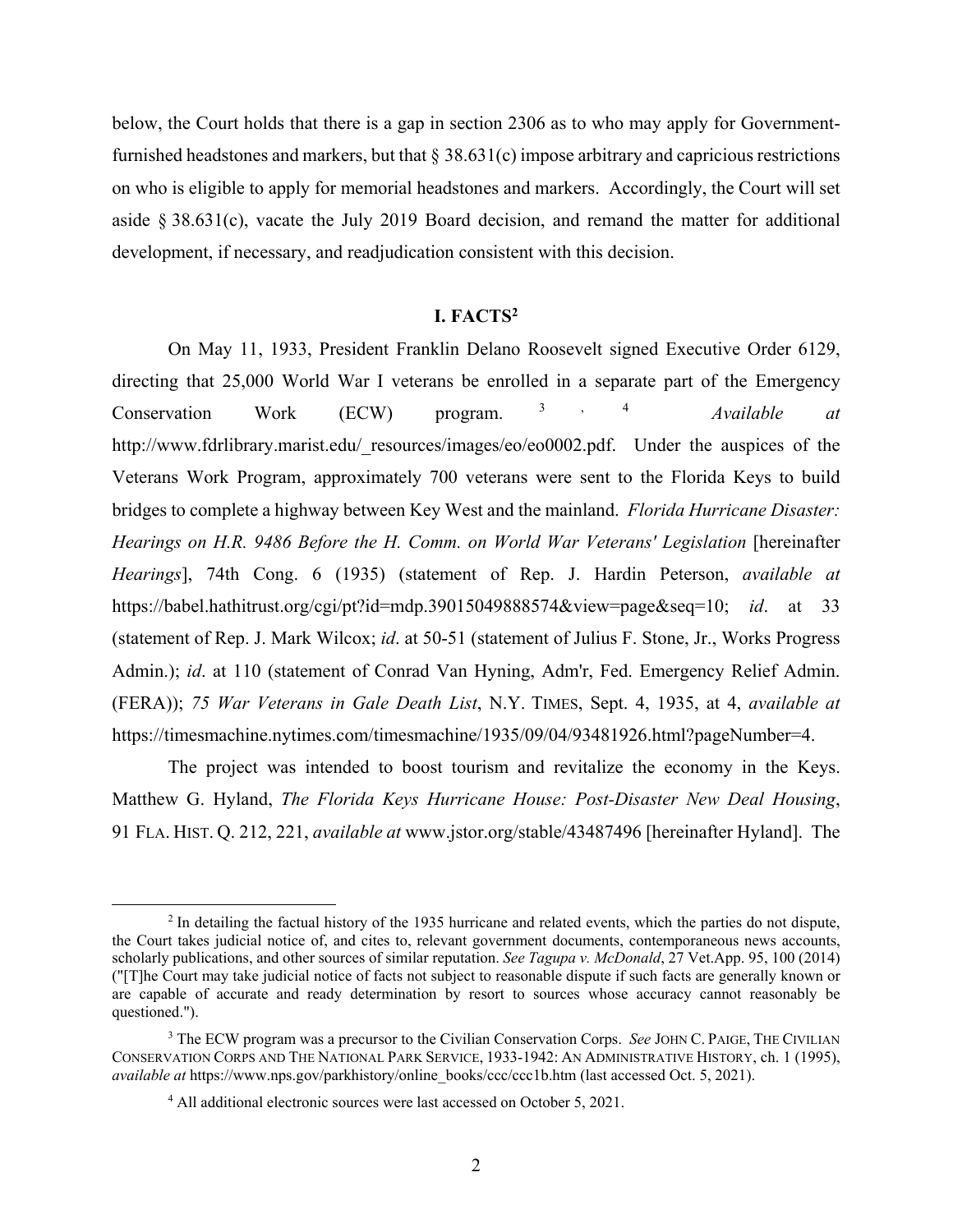veterans assigned to the project were housed in three work camps on Lower Matecumba and Windley Keys that were managed by the Federal Emergency Relief Administration. *Id*.

On August 30, 1935, the Weather Bureau began publishing advisories about a tropical storm strengthening in the Bahamas. *Id*. at 222. By September 2, 1935, it looked as though the storm might affect the veteran work camps and FERA began to arrange for a rescue train to transport the veterans from the work camps to the mainland. *Id*. 222-23. However, through a series of misadventures, the train was delayed, and the veterans were not evacuated before the storm arrived. *Id*. at 223; Willie Drye, *The True Story of the Most Intense Hurricane You've Never Heard Of*, *available at* https://www.nationalgeographic.com/history/article/irma-most-intensehurricane-florida-keys-1935-history; *Hurricane's Dead Dug Out of Debris*, N.Y. TIMES, Sept. 6, 1935, at 1, 8 (quoting a Weather Bureau official as saying that ample notice of danger was provided and a FERA administrator as contending that the weather reports did not indicate that evacuation was necessary), *available at available at at* https://timesmachine.nytimes.com/timesmachine/1935/09/06/issue.html; *Storm Inquiry to Centre on Delay of Relief Train*, N.Y. TIMES, Sept. 6, 1935, at 11, *available at* https://timesmachine.nytimes.com/timesmachine/1935/09/06/93484269.html?pageNumber=11; *see also* Ernest Hemingway, *Who Murdered the Vets? A First-Hand Report on the Florida Hurricane*, THE NEW MASSES, Sept. 17, 1935, at 9 (questioning why the veterans were not evacuated before the storm), *available at* https://www.unz.com/print/NewMasses-1935sep17- 00009/. When the rescue train finally arrived in the Keys, the passenger cars were blown off the track. Hyland at 224; Ian Shapira, "*Deaths Laid to Act of God*": *The Devastating 1935 Hurricane that Surprised the Florida Keys*, WASH. POST, Sept. 7, 2017, *available at* https://www.washingtonpost.com/news/retropolis/wp/2017/09/07/deaths-laid-to-act-of-god-thedevastating-1935-hurricane-that-surprised-the-florida-keys/.

The unnamed hurricane, one of only three Category 5 Atlantic hurricanes to make landfall in the United States in nearly nine decades, *see* Maggie Astor*, No, Hurricane Irma Won't Be a "Category 6" Storm*, N.Y. TIMES, Sept. 6, 2017, at A14, *available at* https://www.nytimes.com/2017/09/06/us/hurricane-irma-category-six.html, killed over 250 veterans from the work camps, *Hearings*, 74th Cong. 332 (1935) (statement of Conrad Van Hyning, Admin'r, FERA), *available at* https://babel.hathitrust.org/cgi/pt?id=mdp.39015049888574&view=page&seq= 338&skin=2021.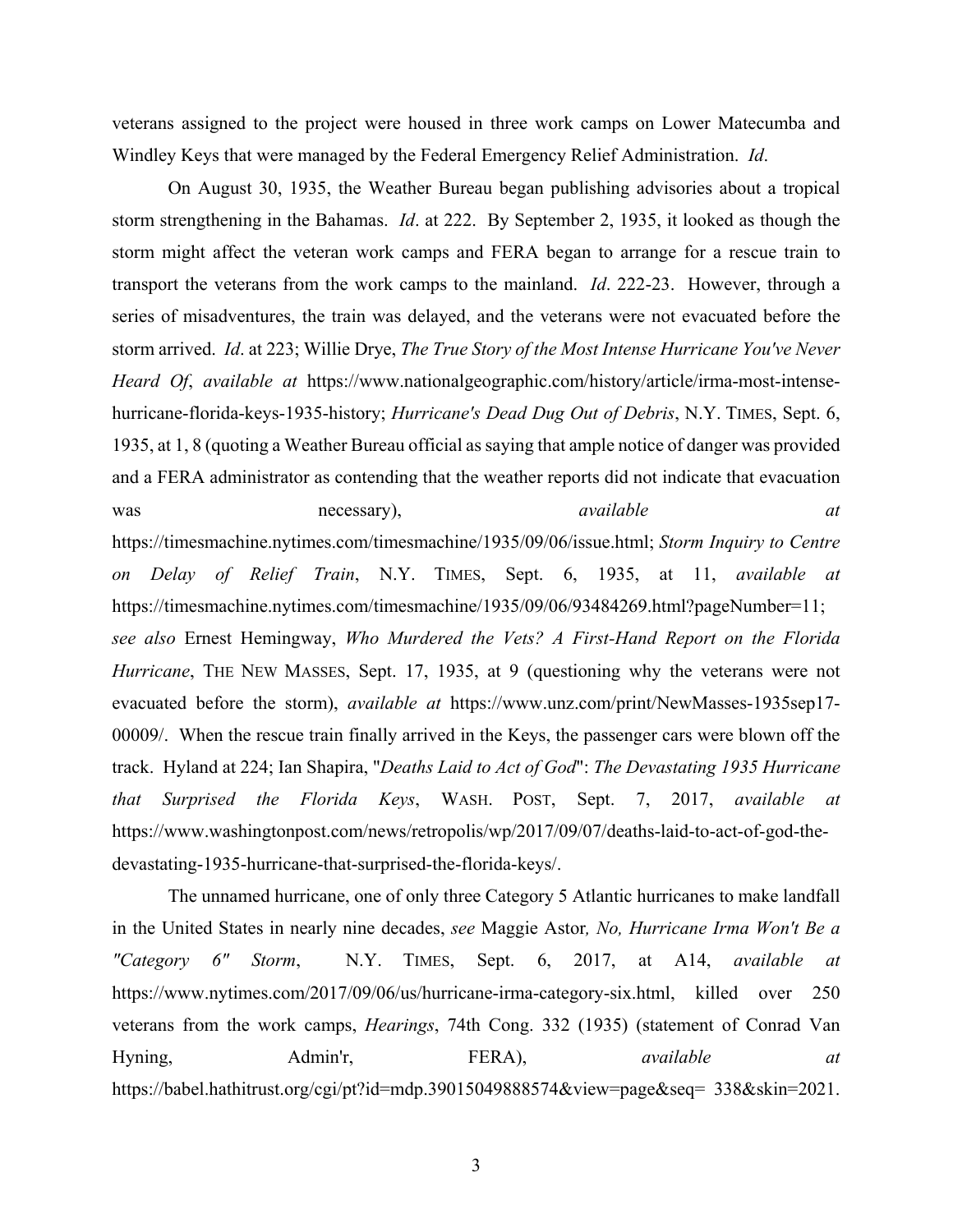President Roosevelt ordered that the veterans' bodies be transported "where the next of kin desired and indicated military funerals and burial in Arlington National Cemetery at Washington for some." *Hurricane's Dead Dug Out of Debris*, N.Y. TIMES, Sept. 6, 1935, at 8, *available at* https://timesmachine.nytimes.com/timesmachine/1935/09/06/issue.html; *see also 3 Inquiries Start in Florida Deaths*, N.Y. TIMES, Sept. 7, 1935, at 3, *available at* https://timesmachine.nytimes.com/timesmachine/1935/09/07/issue.html (reporting that a Veterans Bureau representative stated that public funeral services, with full military honors, would be held for the deceased veterans and their bodies buried where directed by family members). Eighty veterans whose bodies were recovered in the first few days after the hurricane were buried with full military honors on September 7, 1935, in Woodlawn Cemetery, Miami, Florida. *Hearings*, 74th Cong. 332 (1935) (statement of Conrad Van Hyning, Admin'r, FERA), *available at* https://babel. hathitrust.org/cgi/pt?id=mdp.39015049888574&view=page&seq=338&skin=2021.

But on September 6, 1935, Florida's Governor, David Sholtz, ordered that the remaining bodies be cremated because of public health concerns. *See Hearings*, 74th Cong. 262-63 (1935) (statement of Dr. J.T. Googe, Fla. Health Dep't), *available at* https://babel.hathitrust.org/cgi/pt?id=mdp.39015049888574&view=page&seq=268&skin=2021; *3 Inquiries Start in Florida Deaths*, N.Y. TIMES, Sept. 7, 1935, at 3, *available at* https://timesmachine.nytimes.com/timesmachine/1935/09/07/issue.html; *Cremations Begun in Key Gale Area*, N.Y. TIMES, Sept. 8, 1935, at 37, *available at*  https://timesmachine.nytimes.com/timesmachine/1935/09/08/93704680.html?pageNumber=37. At least 168 veterans' bodies were cremated in the Keys. *Hearings*, 74th Cong. 332 (1935) (statement of Conrad Van Hyning, Admin'r, FERA), *available at* https://babel.hathitrust.org/cgi/pt?id=mdp.39015049888574&view=page&seq=338 &skin=2021. Veteran and civilian dead were cremated together, and individual remains could not be separated. *See Hearings*, 74th Cong. 386 (1935) (statement of George E. Ijams, Assistant Admin'r, Veterans' Affairs), available at the *available* at the *at* and *at* and *at* and *at* and *at* and *at* and *at* and *at* and *at* and *at* and *at* and *at* and *at* and *at* and *at* and *at* and *at* and *at* and *at* and *at*

https://babel.hathitrust.org/cgi/pt?id=mdp.39015049888574&view=page&seq=385&skin=2021. Two years later, the commingled remains were interred in an Islamorada, Florida, memorial to all victims of the 1935 hurricane; the interred veterans are not individually memorialized. *See* R. at 62; *see also* U.S. DEP'T OF THE INTERIOR, NAT'L PARK SERV., NAT'L REGISTER OF HISTORIC

4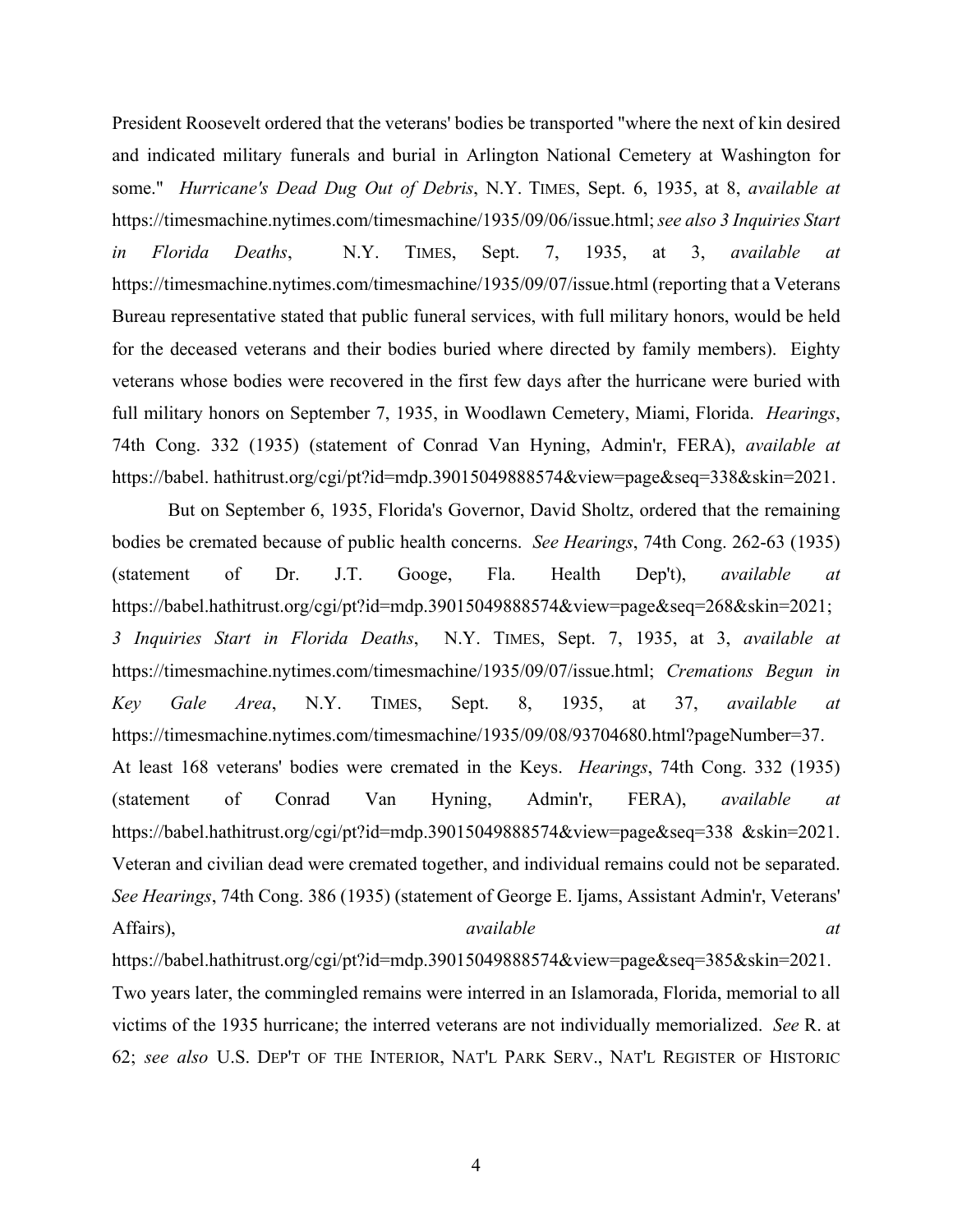PLACES, *Florida Keys Memorial*, *available at* https://npgallery.nps.gov/pdfhost/docs/nrhp/text/95000238.PDF.

Roy H. Anderson was one of the veterans killed in the 1935 hurricane. He served honorably in the U.S. Army from April 1918 to March 1919. R. at 80. His wife died in 1930 and they had no children. R. at 63. He was assigned to one of the work camps on Lower Matecumbe Key. *Id*. His body was located on October 10, 1936, and his cremated remains were commingled with other veterans and civilians and interred in the Florida Keys Memorial in Islamorada. *Id*. No other marker or memorial has been provided on his behalf. *Id*.

In August 2017, Mr. Bareford requested that VA provide a Government-furnished headstone or marker to memorialize Mr. Anderson. R. at 79. The application was co-signed by a representative of the South Florida National Cemetery in Lake Worth, Florida, the cemetery that agreed to accept delivery of the headstone or marker. *Id.* In September 2017, the VA National Cemetery Administration (NCA) denied the request, explaining that Mr. Bareford was not a recognized applicant under 38 C.F.R. §§ 38.630 and 38.631. R. at 77-78. Mr. Bareford filed his Notice of Disagreement the following month. R. at 56-64. He asserted that §§ 38.630 and 38.631 are inconsistent with their enabling statute, 38 U.S.C. § 2306, because the statute "places no restrictions whatsoever on who may apply for the benefit." R. at 57. He emphasized that the veterans whose remains are interred in the memorial crypt in Islamorada are not individually memorialized, either there or elsewhere. R. at 62.

The NCA issued a Statement of the Case in November 2017, again finding that Mr. Bareford was not an authorized applicant. R. at 52-54. Mr. Bareford filed his Substantive Appeal the same month. R. at 18-49. He noted that the director of Woodlawn Cemetery in Miami had been permitted to apply for grave markers for the veterans whose bodies were recovered before Governor Sholtz's cremation order and buried in unmarked graves in that location. R. at 41. He further explained that he had requested that VA place a group memorial at the Islamorada memorial for those interred within, but that his request was denied because VA indicated that it can only place group memorials in national cemeteries. R. at 41. He stated that he had requested that the Islamorada Village Council approve a veterans memorialization at the monument, but that the Council declined to alter the monument to identify the individual veterans interred within. R. at 44. He reported that he was able to locate family members to request memorials at the South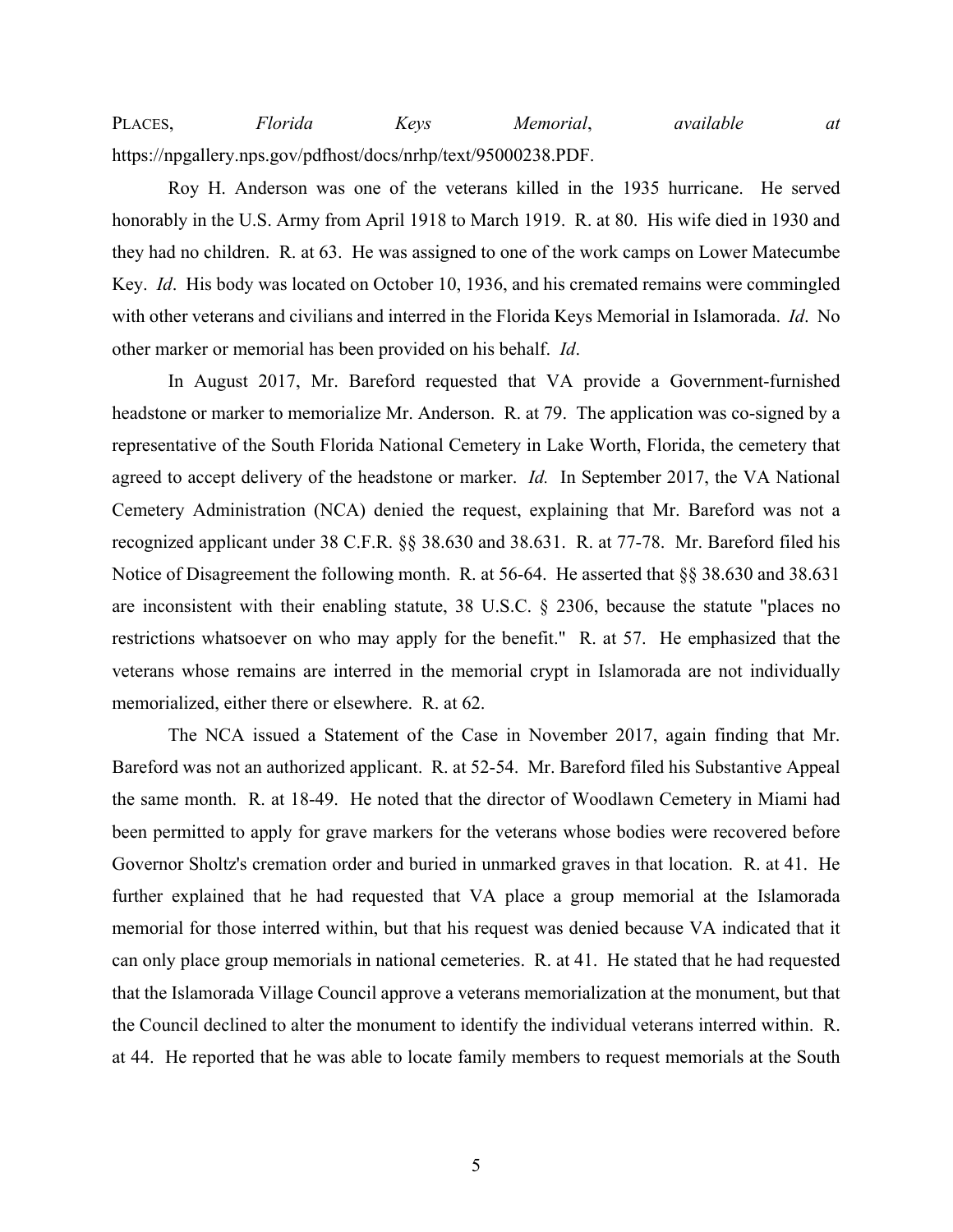Florida National Cemetery for two veterans, which VA approved, but that the other veterans killed in the 1935 hurricane and interred in the Islamorada memorial remain unmemorialized. R. at 45.

In the July 2019 Board decision on appeal, the Board found that it was bound as a matter of law by the applicant limitations outlined in 38 C.F.R. § 38.600(a)(1)-(2) (2019) (now 38 C.F.R. §§ 38.630(c) and 38.631(c)). R. at 4-6. To clarify, though the Board cited § 38.600(a)(1) (2019), which concerns the definition of an applicant for a burial headstone and marker, the Board found: "It is uncontroverted that the appellant is not a family member of the Veteran." R. at 4-5. Thus, the Board made a finding that Mr. Bareford was not a proper applicant for a memorial headstone or marker in accordance with the terms of  $\S$  38.600(a)(2) and implicitly denied him eligibility as an applicant under that subsection. *See generally* 38 U.S.C. § 7104(a); *Stern v. McDonough*, 34 Vet.App. 51, 59 (2021) (citing *Faust v. W*., 13 Vet.App. 342, 353-56 (2000) (discussing when the Board makes a finding in accordance with the terms of a regulation and how the Board's failure to explicitly cite and discuss that regulation in its analysis is harmless when the "evidence overwhelming shows" that entitlement to the benefit sought is precluded under that regulation)).

Because it found that Mr. Bareford does not meet the regulatory definition of a proper applicant for a Government-furnished headstone or maker to memorialize Mr. Anderson, *see* R. at 5, the Board denied the claim, R. at 3. This appeal followed.

### **II. ANALYSIS**

Congress has directed that "[t]he Secretary shall furnish, when requested," burial headstones or markers for the unmarked graves of eligible individuals or, when the remains are unavailable, "an appropriate memorial headstone or marker for the purpose of commemorating an eligible individual." 38 U.S.C. § 2306(a), (b).<sup>5</sup> VA has promulgated regulations restricting who is authorized to request burial and memorial headstones and markers. For veterans whose remains are identified and available, VA will provide a burial headstone or marker and applicants must be either a family member; a personal representative (as defined in 38 C.F.R. § 3.600); a representative of a congressionally chartered veterans service organization (VSO); a government employee whose responsibilities include providing services to veterans and their families; anyone legally responsible for the disposition of the veteran's remains or related matters; or, in the case of

 $rac{1}{5}$  $<sup>5</sup>$  The parties do not dispute that the veteran, Mr. Anderson, was an eligible individual as defined in section</sup> 2306.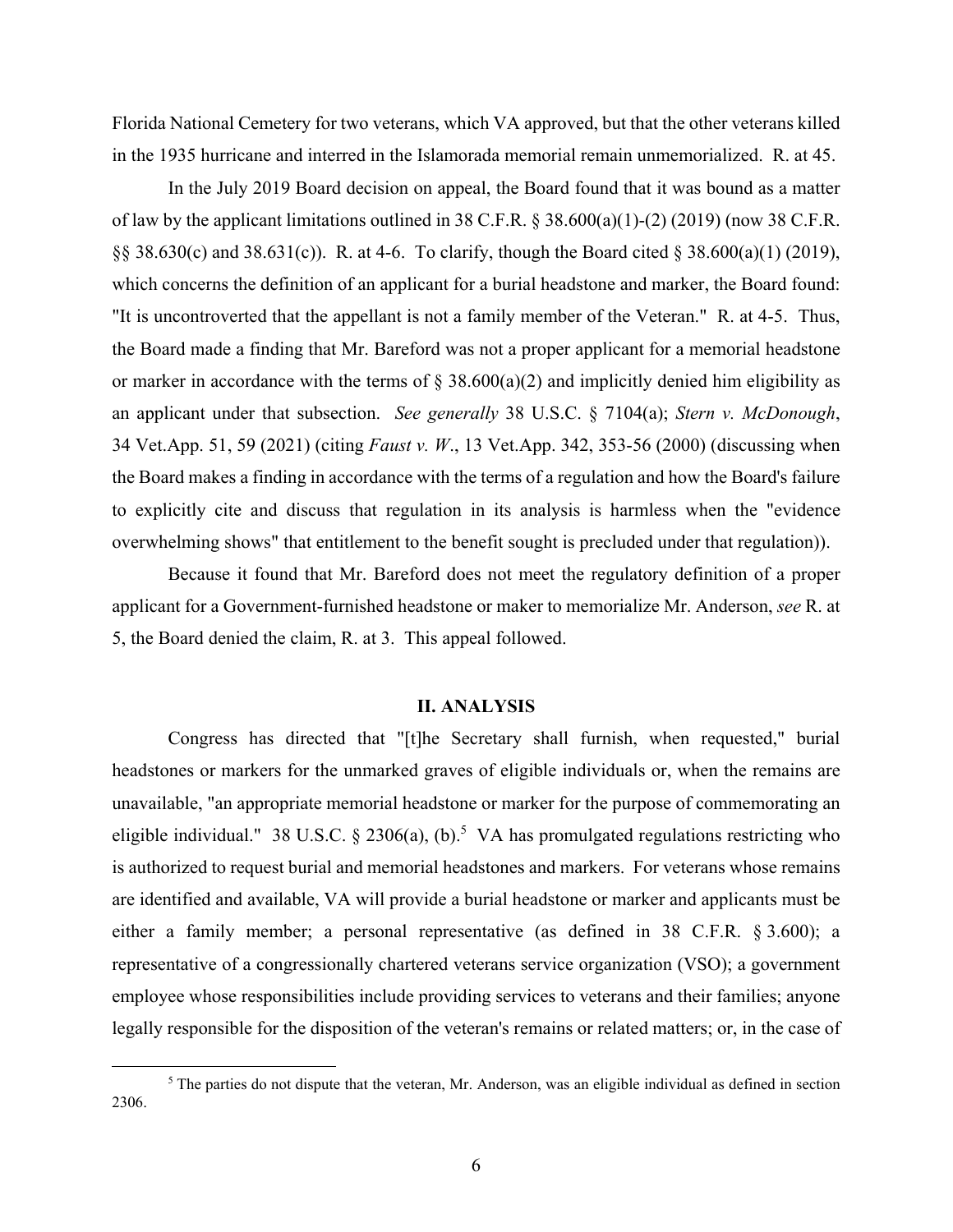veterans whose service ended before April 6, 1917, any individual. 38 C.F.R. § 38.630(c) (2021). For veterans whose remains are unavailable or unidentified, VA will provide a memorial headstone or marker, but only family members may apply. 38 C.F.R. § 38.631(c) (2021).

#### A. The Arguments

The parties agree that statutory subsections 2306(a) and (b) do not identify who is authorized to request a burial or memorial headstone or marker, but they disagree as to what the absence of explicit identification of who may request the same means.

Mr. Bareford argues that the plain language of the statute reflects Congress's unambiguous intent that anyone may request a burial or memorial headstone or marker on behalf of a deceased veteran; therefore, by imposing limits as to who may make such requests, §§ 38.630(c) and 38.631(c) conflict with statutory subsections (a) and (b). Appellant's Brief (Br.) at 15. In other words, he contends that Congress said nothing on the matter because there is nothing to be said. He asserts that statutory subsections (a) and (b) unambiguously provide that "'[t]he Secretary shall furnish, when requested,' appropriate Government headstones or markers." *Id*. at 18. He characterizes the statutory language as "mandatory" and therefore argues that there is "no gap to be filled by agency regulation." *Id*. He observes that another portion of the statute, subsection (e), clearly states that certain benefits for burial receptacles are only available to a veteran's survivors, indicating that "Congress knew how to restrict the applicant pool . . . when that was its intent." *Id*. at 20. Therefore, because statutory subsections (a) and (b) place no restriction on who may request a Government headstone or marker, he contends that "[n]o reasonable construction of the statute permits the Secretary to deny requests" for headstones or markers on the basis of the requestor's identity and urges the Court to invalidate VA's attempt to limit applicant eligibility as codified in §§ 38.630(c) and 38.631(c). *Id*. at 22.

In the alternative, Mr. Bareford asserts that §§ 38.630(c) and 38.631(c) are arbitrary and capricious. With respect to  $\S$  38.630(c), he asserts that VA changed, without explanation, its previous policy "from 1973 to 2009 that anyone with knowledge of the deceased veteran could apply for headstones and markers." *Id*. at 23. He contends that the regulation "conflicts with congressional intent by making it impossible to mark the graves of veterans who lack an identifiable and cooperative family member." *Id*. at 27. As for § 38.631(c), he asserts that it "is even more indefensible" because "VA had no cause to impose dramatically more stringent restrictions upon applicants for memorial headstones and markers than upon applicants for burial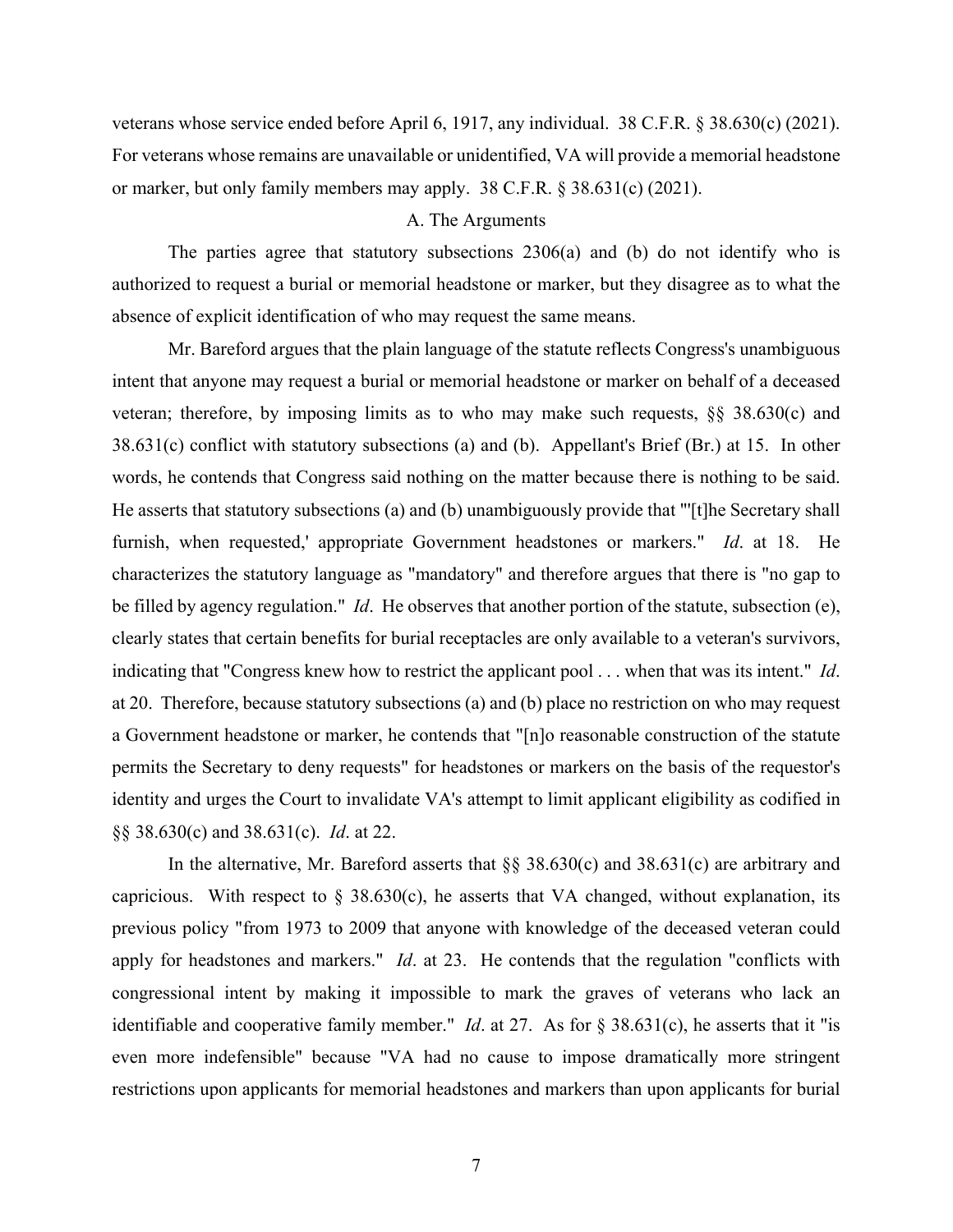headstones and markers.'' *Id*. at 27. He disputes VA's contention that the purpose of memorial headstones and markers is "solely to provide the family a place to mourn the dead," *id*., arguing that "[n]othing in section 2306 remotely implies" that memorialization is solely for the benefit of family, *id*. at 28. To ensure "the primacy of family wishes," Mr. Bareford suggests that VA promulgate rules governing the priority of applicants. *Id*. at 30; *see* Reply Br. at 13.

As for Mr. Bareford's statutory interpretation argument, the Secretary responds that "[s]ection 2306 is silent as to *who* may be an applicant, and therefore leaves a gap for the Secretary to fill." Secretary's Br. at 6. The Secretary notes that a 1948 congressional act delegated the responsibility and authority for providing Government-furnished headstones and markers for unmarked graves to the Secretary of the Army, *id*. at 9, and that a 1958 amendment to that act further specified that the Secretary of the Army was "authorized to prescribe such rules and regulations with respect to the submission of applications for all Government headstones and markers" requested under the provisions of that act, *id*. at 10 (quoting Act of Aug. 14, 1958, Pub. L. No. 85-644, 75 Stat. 601, 602) (emphasis omitted). The Secretary contends that the language of the 1958 amendment indicates that Congress delegated to the Army authority "to establish who's a proper applicant." *Id*. at 12. The Secretary argues that in 1958, when Congress first gave the Secretary of the Army the authority to prescribe regulations relating to headstones and markers, the congressional "intent was clearly to give the families of deceased veterans a place to honor their loved ones." *Id*. at 18-19.

The Secretary further asserts that, when Congress transferred authority over national cemeteries and memorials to VA through the National Cemeteries Act of 1973, its failure to explicitly identify proper applicants when it had the opportunity to do so implicitly or explicitly delegated responsibility for that decision to VA. *Id*. Thus, the Secretary asserts, "section 2306's silence as to 'who' may be a proper applicant left a gap for the Secretary to fill by regulation." *Id*.

As to Mr. Bareford's regulatory interpretation argument, the Secretary asserts that neither § 38.630(c) nor § 38.631(c) is arbitrary and capricious. *Id*. at 12-21. He argues that the regulations "represent[] a reasoned, and reasonable, line-drawing by VA." *Id*. at 19. The Secretary contends that the regulations cannot be considered arbitrary because "VA considered [Mr. Bareford's] specific comments during the notice and comment period prior to publishing the final version," and that any "particular policy choices in crafting the regulation [are in] its purview." *Id*. at 21.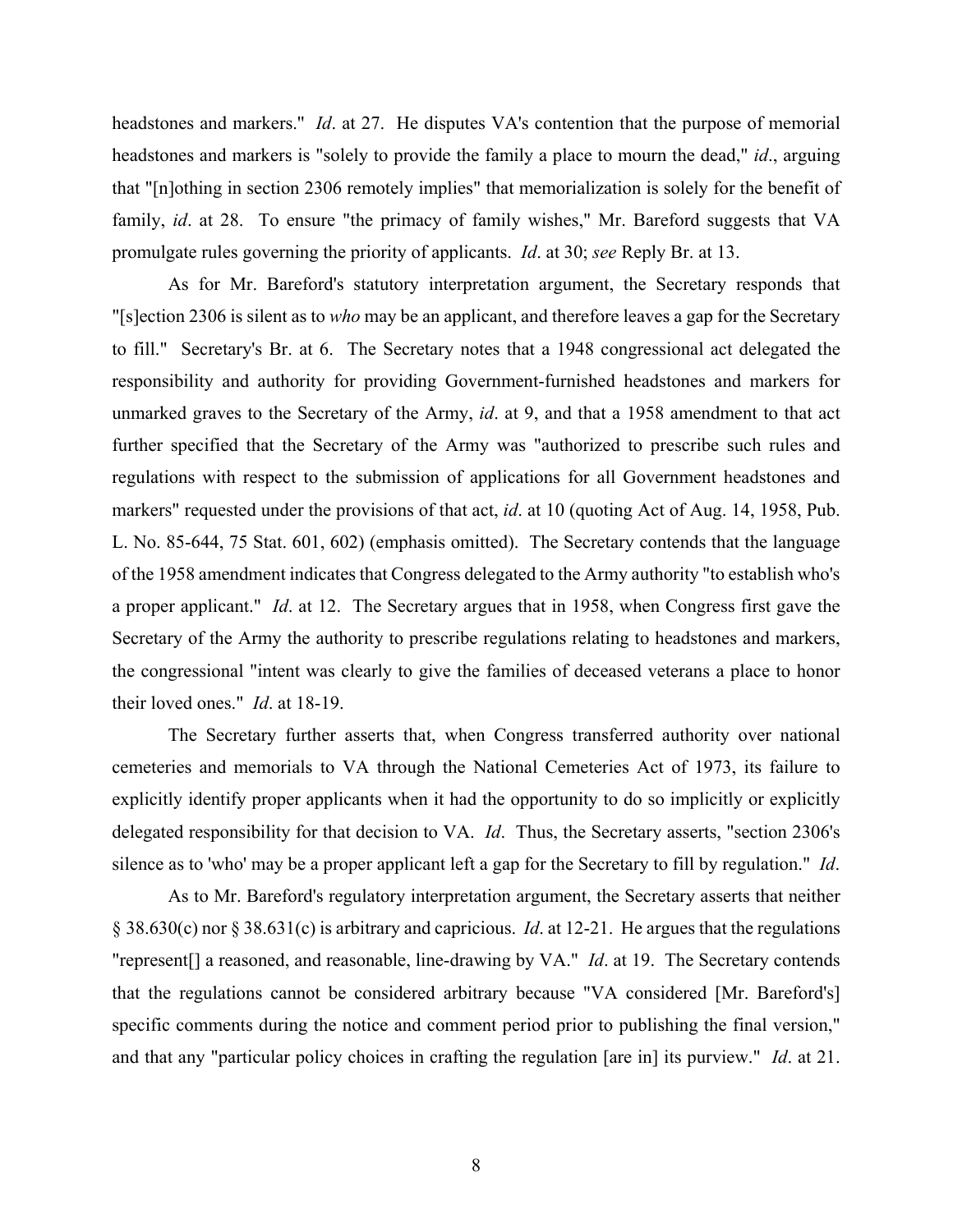Therefore, the Secretary argues, the Court should defer to VA's interpretation of section 2306. *Id*. at 12-13.

### B. *Chevron* Step One

When the Court interprets a statute, it looks to the statute's text and structure, as well as its legislative history. *See Chevron U.S.A., Inc. v. Natural Resources Defense Council, Inc*., 467 U.S. 837, 843-46 (1984); *Myore v. Nicholson*, 489 F.3d 1207, 1211 (Fed. Cir. 2007) (quoting *McEntee v. M.S.P.B*., 404 F.3d 1320, 1328 (Fed. Cir. 2005) (noting that statutory interpretation "'begins with the language of the statute, the plain meaning of which we derive from its text and its structure'"). This analysis is colloquially known as *Chevron* step one.

When "the statutory language is unambiguous and 'the statutory scheme is coherent and consistent,'" the Court's statutory inquiry ends, *Robinson v. Shell Oil Co*., 519 U.S. 337, 340 (1997) (quoting *United States v. Ron Pair Enterprises, Inc*., 489 U.S. 235, 240 (1989)), and "the [C]ourt, as well as the agency, must give effect to the unambiguously expressed intent of Congress," *Chevron*, 467 U.S. at 842-43. In other words, when the statute is unambiguous, the Court need not proceed to step two in the *Chevron* analysis framework and, instead, "must enforce [the statute] according to its terms." *King v. Burwell*, 576 U.S. 473, 486 (2015); *see also Food Mktg. Inst. v. Argus Leader Media*, 139 S. Ct. 2356, 2364 (2019) (holding that when the first *Chevron* step "yields a clear answer, judges must stop").

"It is only after finding a statutory ambiguity that courts may consider the possibility that Congress delegated to an agency the power to fill a gap." *Buffington v. McDonough*, 7 F.4th 1361, 1368 (Fed. Cir. 2021) (O'Malley, J., dissenting) (citing *United States v. Home Concrete & Supply, LLC*, 566 U.S. 478, 488 (2012)). "If Congress has explicitly left a gap for the agency to fill, there is an express delegation of authority to the agency to elucidate a specific provision of the statute by regulation." *Chevron*, 467 U.S. at 843-44; *see Morton v. Ruiz*, 415 U.S. 199, 231 (1974) ("The power of an administrative agency to administer a congressionally created and funded program necessarily requires the formulation of policy and the making of rules to fill any gap left, implicitly or explicitly, by Congress."). Thus, when Congress leaves a gap in the statute, Congress delegates authority to the Agency to fill that gap, for example by authorizing the Agency to implement regulations pursuant to a formal administrative procedure called notice-and-comment. *See United States v. Mead Corp*., 533 U.S. 218, 229-31 (2001); *Chevron*, 467 U.S. at 843-44. Under 38 U.S.C. § 501(a), Congress delegated to the Secretary the "authority to prescribe all rules and regulations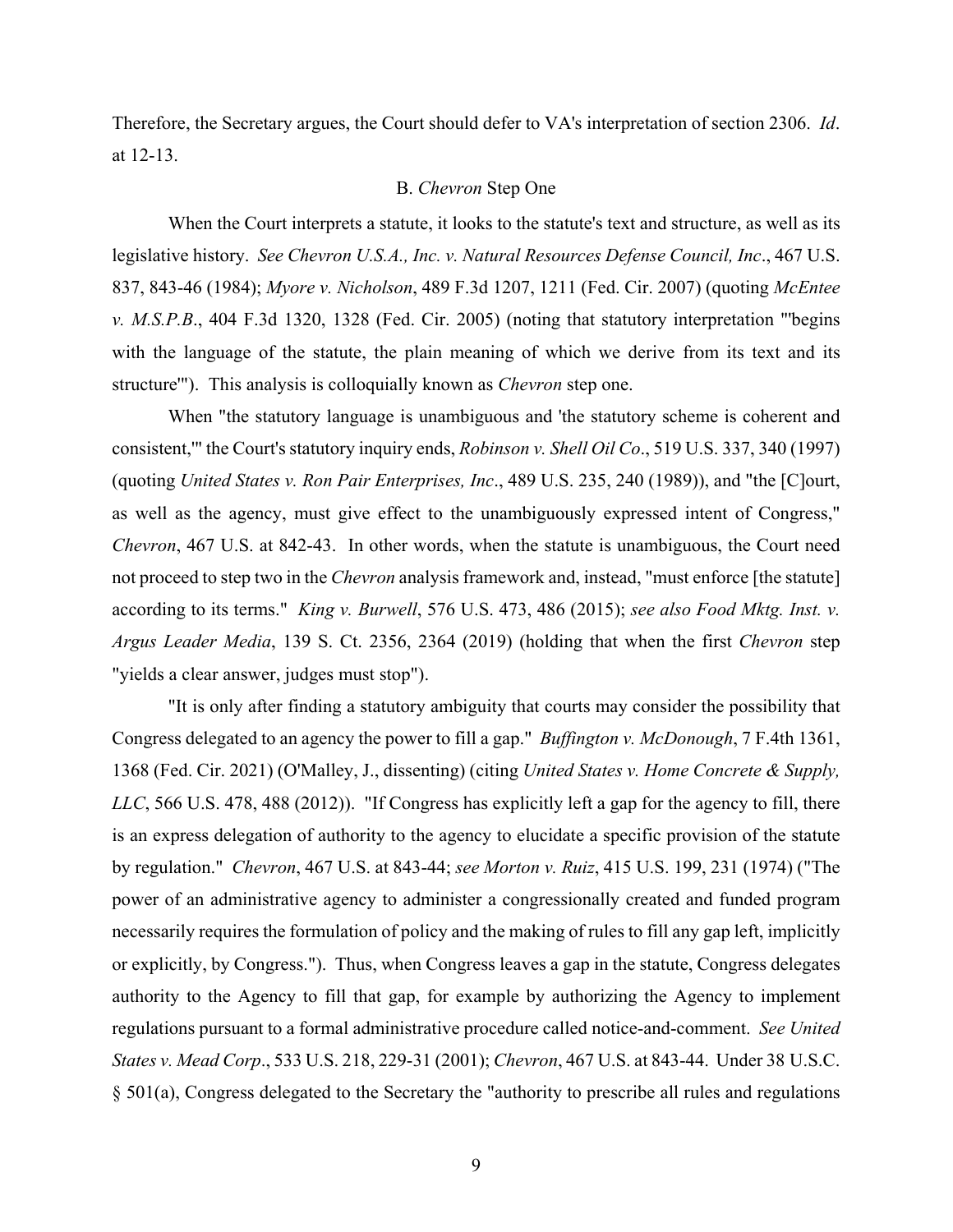which are necessary or appropriate to carry out the laws administered by the Department and are consistent with those laws."

With above framework in mind, the Court must first determine whether the statutory language is silent or ambiguous as to the matter at issue. *Chevron*, 467 U.S. at 842-43. Whether a statute is unambiguous or a gap exists for the agency to fill is a question of law that the Court reviews de novo. *See Lane v. Principi*, 339 F.3d 1331, 1339 (Fed. Cir. 2003) ("[I]nterpretation of a statute or regulation is a question of law. . . .").

#### *1. Guidance for Determining Whether There is a Gap*

The first question in this case is whether the absence of an explicit indication as to who may request a Government-furnished burial or memorial headstone or marker on behalf of a veteran reflects either an unambiguous congressional intent that anyone may make a request or a gap in the statute that Congress delegated to VA the authority to fill. To answer that question, it is constructive to consider why courts have found, with respect to other statutes, that Congress left a gap for the agency to fill and compare those statutes to section 2306.

In some cases, Congress used, but did not define, a critical statutory term, thus delegating to the agency the authority to supply a definition. For example, in *Cox v. McDonald*, this Court held that 38 U.S.C. § 1117 is ambiguous because it directed the Secretary to take certain actions with respect to "the Southwest Asia theater of operations," but neither defined that term nor explicitly directed the Secretary to provide a definition. 28 Vet.App. 318, 323 (2016). And in *Breniser v. Shinseki*, the Court held that 38 U.S.C. § 1114(o) was ambiguous because it uses, but does not define, the terms "condition" and "conditions"; therefore, Congress delegated to the Secretary the authority to provide those definitions. 25 Vet.App. 64, 72 (2011). Similarly, in *Heino v. Shinseki*, the Court held that, because 38 U.S.C. § 1722A(a)(2) does not define the term "cost to the Secretary," it is silent or ambiguous as to how that term should be defined. 24 Vet.App. 367, 373 (2011).

In other cases, Congress expressly addressed part, but not all, of a particular process, either explicitly or implicitly delegating to the agency the authority to regulate the remainder of that process. For example, in 38 U.S.C. § 5112(b), Congress specified the effective date for the discontinuance of disability benefits for veterans who are receiving active duty pay. But Congress was silent as to the date benefits should recommence, thereby leaving a gap for the agency to fill. *Buffington v. Wilkie*, 31 Vet.App. 293, 301 (2019), *aff'd sub. nom. Buffington v. McDonough*,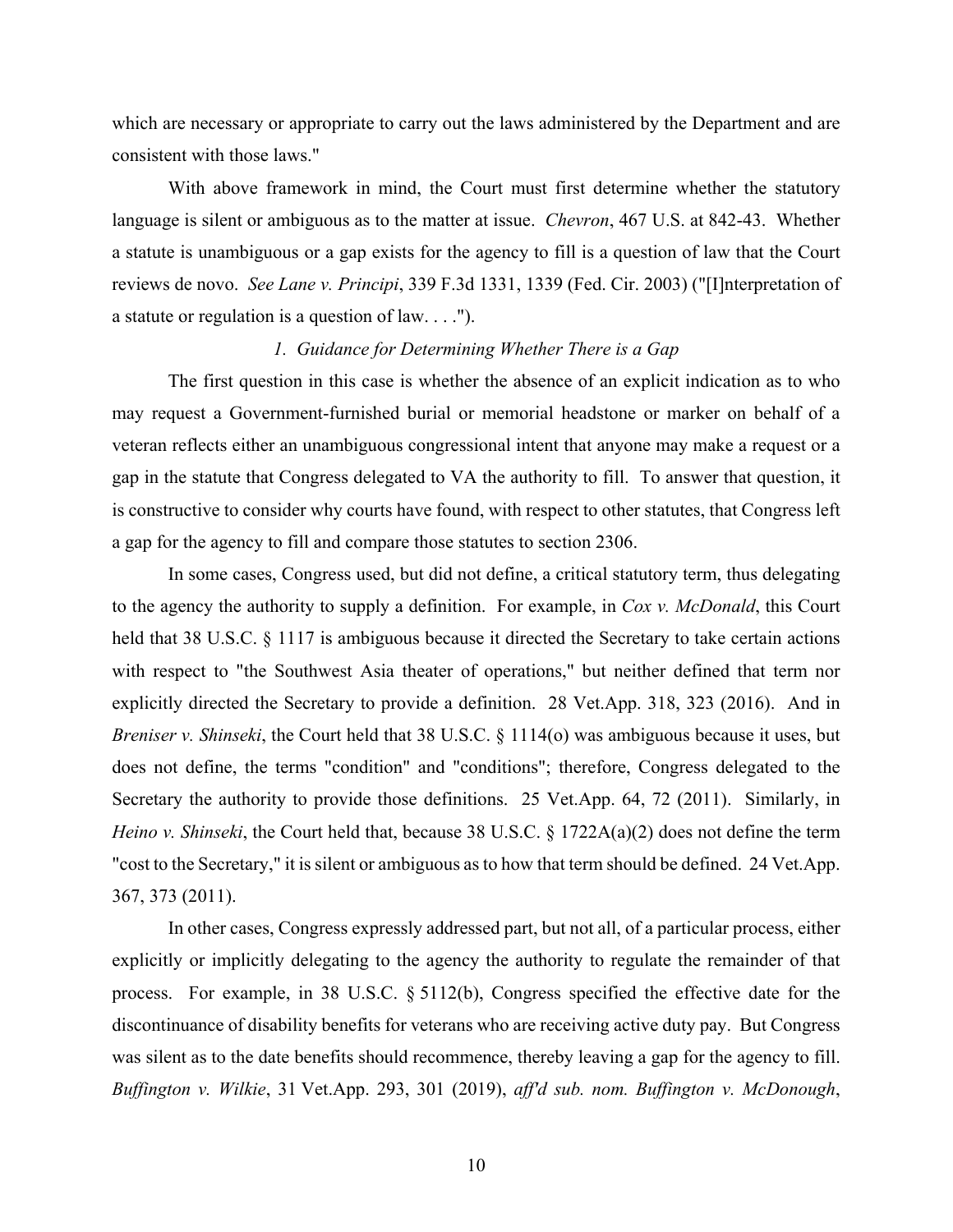7 F.4th 1361 (Fed. Cir. 2021). Similarly, in 28 U.S.C. § 2412(d)(a)(B), Congress explicitly imposed a deadline by which prevailing parties must file an Equal Access to Justice Act application for attorney fees and expenses. But Congress said nothing about the time allowed for agency response; consequently, it left a gap. *Coley v. Wilkie*, 32 Vet.App. 284, 288 (2020). In 38 U.S.C. § 5904, Congress expressly delegated to the Secretary the authority to specify the manner in which attorneys file fee agreements with VA. *Ravin v. Wilkie*, 30 Vet.App. 310, 316 (2018), *aff'd*, 956 F.3d 1346 (Fed. Cir. 2020). In *Lynch v. Wilkie*, the Court held that 38 U.S.C. § 1313 provides for VA death benefits to be paid to eligible children, but left a gap because it was "silent as to *when* to evaluate whether a claimant is a 'child.'" 30 Vet.App. 296, 302 (2018). And in *Jernigan v. Shinseki*, the Court held that Congress's explicit delegation to the Secretary of the authority to prescribe claim forms reasonably encompassed the authority to prescribe the claim form submission process, including creating a time limit for filing formal claims. 25 Vet.App. 220, 225- 26 (2012).

What the above cases have in common is that additional agency guidance was required because the statute included a gap; a statute cannot be applied accurately and consistently when its operative terms are not defined or its processes are only partially described.

### *2. Section 2306 Leaves a Gap*

"[I]n a *Chevron* step-one analysis, we employ traditional tools of statutory construction and examine 'the statute's text, structure, and legislative history, and apply the relevant canons of interpretation.'" *Heino v. Shinseki*, 683 F.3d 1372, 1378 (Fed. Cir. 2012) (*quoting Delverde, SrL v. United States*, 202 F.3d 1360, 1363 (Fed. Cir. 2000). In other words, when considering whether section 2306 is ambiguous, the Court cannot consider subsections (a) and (b), in their current form, in isolation from the rest of the statute or its history. *See Chevron*, 467 U.S. at 843-46; *Myore*, 489 F.3d at 1211; *Gardner v. Derwinski*, 1 Vet.App. at 584, 586 (1991).

Subsection 2306(b)(1) provides: "The Secretary shall furnish, when requested, an appropriate memorial headstone or marker for the purpose of commemorating an eligible individual whose remains are unavailable." Subsection (c) discusses the material out of which headstones and markers may be made when "furnished under subsection (a), (b), or (d) of this section" and references how such a headstone or marker can be "requested by the person entitled to request such headstone or marker." Subsection (c) does not explicitly state who is "the person entitled to request such headstone or marker" furnished under subsection (a) or (b).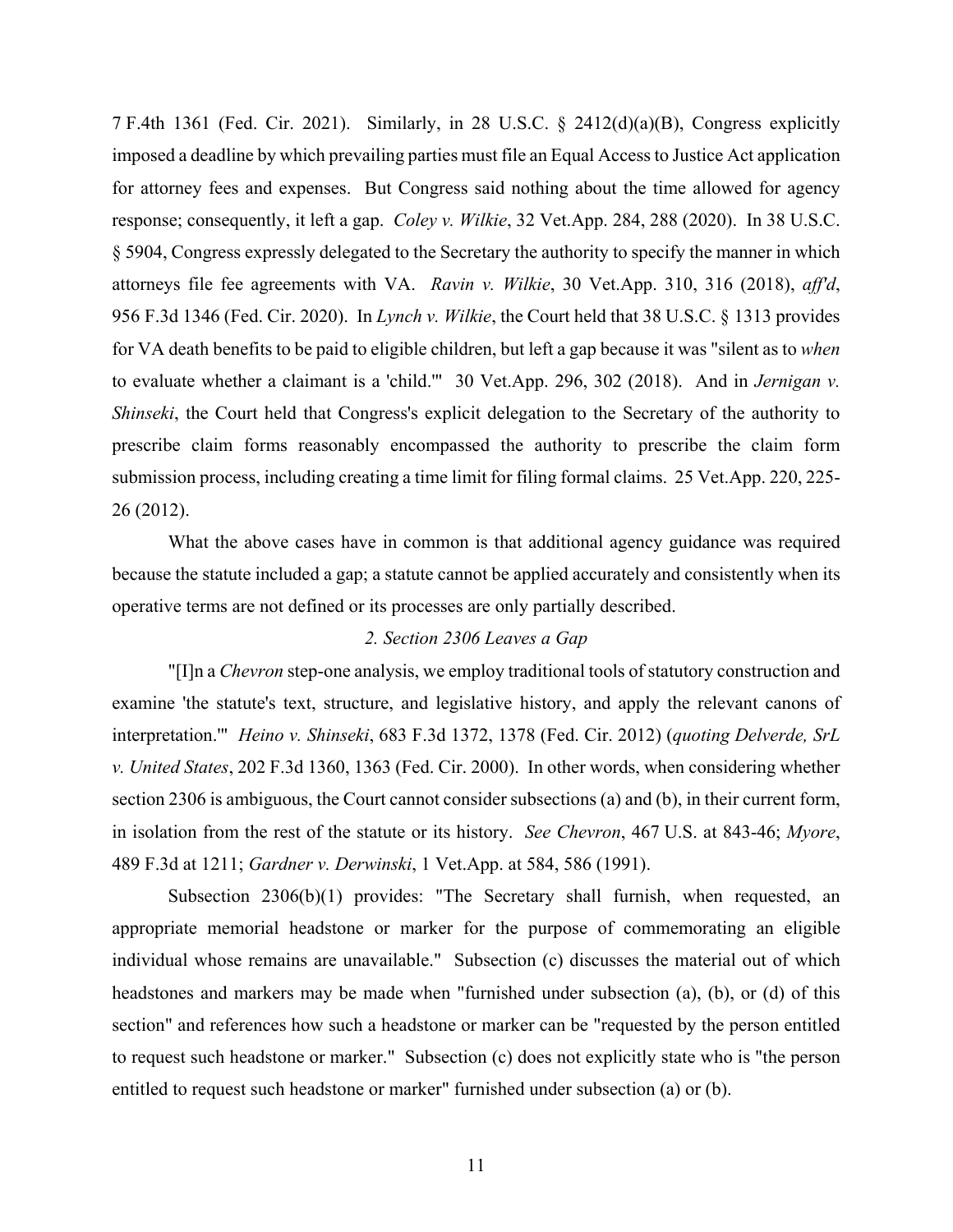Mr. Bareford argues that any restriction on applicant entitlement in subsection (c) refers solely to applicants under subsection (d), concerning requests for burial headstones or markers for veterans buried in private cemeteries, because subsection (d) contains an explicit restriction that the applicant "certif[y] to the Secretary that the headstone or marker will be placed" on the grave or "as close as possible to the grave"; therefore, he argues, the phrase "person entitled to request" does not relate to or restrict applicants under subsections (a) and (b). OA at 59:18-1:00:06, *Bareford v. McDonough*, U.S. Vet. App. No. 19-4633 (oral argument held January 14, 2021); *see also Russello v. United States*, 464 U.S. 16, 23 (1983) ("'Where Congress includes particular language in one section of a statute but omits it in another section of the same Act, it is generally presumed that Congress acts intentionally and purposely in the disparate inclusion or exclusion.'") (quoting *United States v. Wong Kim Bo*, 472 F.2d 720, 722 (5th Cir.1972)).

The Secretary argues that the phrase "person entitled to request" applies to subsections (a), (b), and (d); that this language leaves a gap because, in describing some persons as "entitled" to request a headstone or marker, Congress necessarily indicated that some individuals would be excluded from that entitlement; that the undefined term in this instance is "the person entitled to request such headstone or marker"; and that this gap represents a delegation to the Secretary of the authority to restrict applicants under subsections (a) and (b). OA at 24:59-25:13.

To answer this question of whom the phrase "persons entitled to request" refers to, the Court turns to the history of section 2306. The Secretary emphasizes that when Congress delegated to the Secretary of the Army the authority to prescribe regulations relating to headstones and markers, the congressional "intent was clearly to give the families of deceased veterans a place to honor their loved ones." Sec. Br. at 18-19. But the National Cemeteries Act of 1973 (1973 Act) transferred responsibility for the National Cemetery System from the Department of the Army to what was then called the Veterans Administration. Pub. L. No. 93-43, § 1000, 87 Stat. 75 (June 18, 1973). The 1973 Act added to Title 38 a new section 906, Headstones and Markers, which stated that the VA Administrator "shall furnish, when requested," burial and memorial headstones and markers, and set no restrictions as to who was eligible to make such requests. *Id*. at 80 (setting forth § 906(a) (for burial headstones or markers) and (b) (for memorial headstones or markers).

In October 1978, Congress revised section 906 to add subsection (c), specifying that "a headstone or marker furnished under subsection (a) or (b)" may be fabricated out of certain enumerated materials when "requested by the person entitled to request such headstone or marker."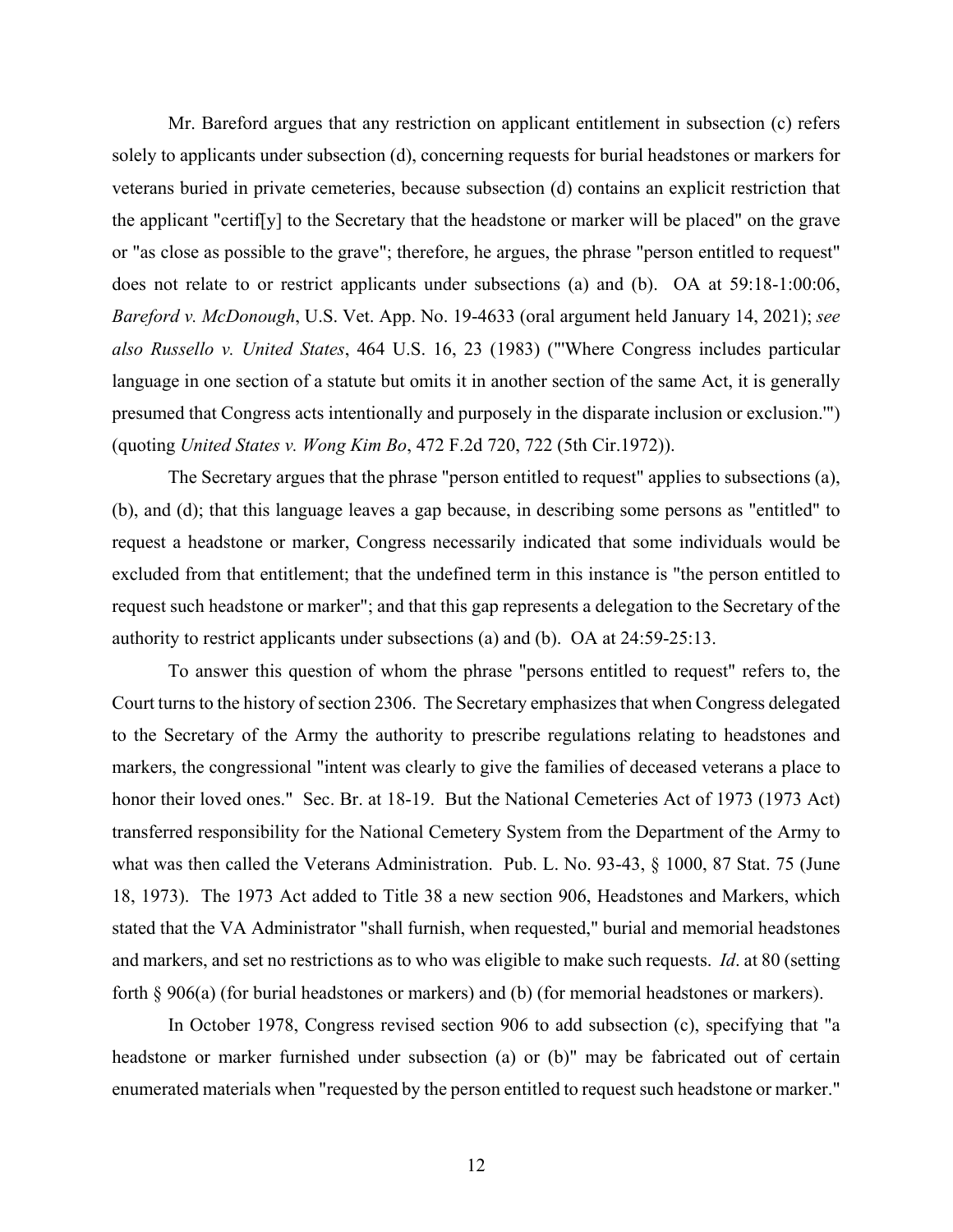Veterans' Housing Benefits Act of 1978, Pub. L. No. 95-476, 92 Stat. 1497, 1505 (Oct. 18, 1978). If some persons are entitled to request headstones or markers furnished under subsections (a) and (b), it inevitably follows that some are not; otherwise, the phrase "entitled to request" would be rendered superfluous. *See Splane v. West*, 216 F.3d 1058, 1068-69 (Fed. Cir. 2000) ("[C]anons of construction . . . require us to give effect to the clear language of a statute and avoid rendering any portions meaningless or superfluous."). Accordingly, the language of this revision, read in the context of the statute as a whole, makes clear that Congress intended, when revising the statute in 1978, that some persons are entitled to request Government-furnished headstones and markers and some are not.

The statute, today codified at  $\S$  2306(c), has been revised such that subsection (c) also applies to an additional subsection (d) and reflects the elevation of VA to an executive department. But nothing about these revisions suggests a change from the statutory amendments set forth in 1978: that a request for a Government-furnished headstone or marker under subsection (a) or (b) must be made "by the person entitled to request such headstone or marker." However, Congress has never defined the phrase "person entitled to request such headstone or marker." Because Congress was silent as to who is entitled to request headstones or markers, it left a gap for the agency to fill. *See Chevron*, 467 U.S. at 843-44; *see also Buffington*, 31 Vet.App. at 301; *Cox*, 28 Vet.App. at 323.

Accordingly, and in light of VA's gap-filling regulations implemented after notice-andcomment, the Court turns now to step two of the *Chevron* analysis: whether the Agency's answer for the gap is a reasonable one to which the Court must defer or whether the Agency's gap-filling regulations are arbitrary, capricious, or manifestly contrary to the statute. *See Chevron,* 467 U.S. at 844.

# C. *Chevron* Step Two

Once it is determined that the statute in question is ambiguous and leaves a gap for the agency to fill, under step two of *Chevron* the analysis turns to whether the agency's interpretation of the statute, as reflected in the corresponding implementing regulations, is permissible. *Id..* at 843. Courts will defer to an agency's "reasonable interpretation" of a statute. *Id.* at 844-45; *see also Mayo Found. for Med. Educ. & Research v. United States*, 562 U.S. 44, 58 (2011). If an agency's choice of policy "'represents a reasonable accommodation of conflicting policies that were committed to the agency's care by the statute, [the courts] should not disturb it unless it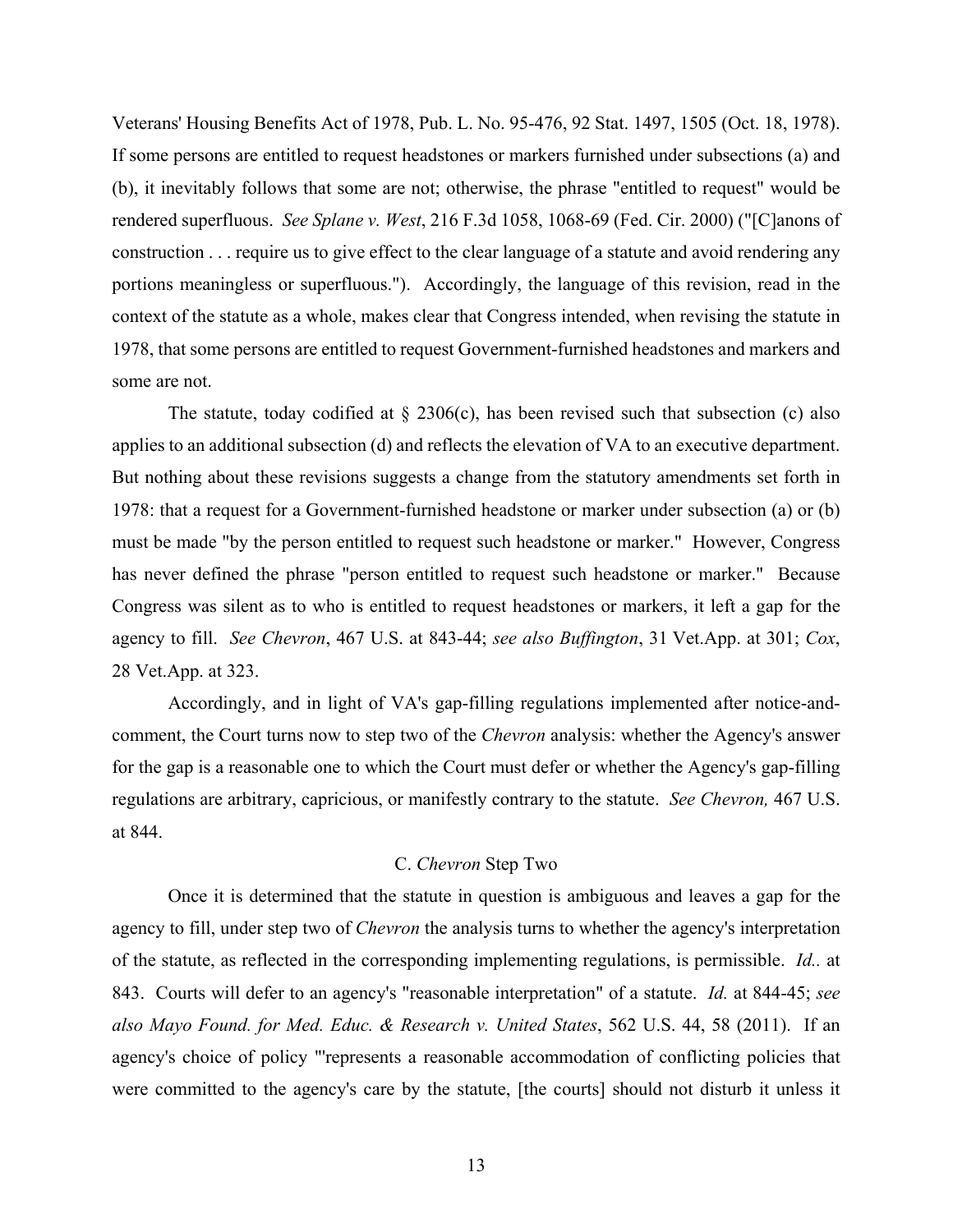appears from the statute or its legislative history that the accommodation is not one that Congress would have sanctioned.'" *Chevron*, 467 U.S. at 845 (quoting *United States v. Shimer*, 367 U.S. 374, 382, 383 (1961)). However, the Court will hold unlawful and set aside regulations issued or adopted by the Secretary when they are "arbitrary, capricious, an abuse of discretion or otherwise not in accordance with law"; such regulations receive no *Chevron* deference. 38 U.S.C. § 7261(a)(3); *see Mead Corp.*, 533 U.S. at 227; *Chevron*, 467 U.S. at 844; *see also Mayo Found.*, 56 U.S. at 53.

"The scope of the Court's review under the 'arbitrary and capricious' standard is narrow and a court is not to substitute its judgment for that of the agency.'" *Evans v. McDonald*, 27 Vet.App. 180, 189 (2014) (quoting *Motor Vehicle Mfrs. Ass'n of U.S., Inc*. *v. State Farm Mut. Auto. Ins. Co*., 463 U.S. 29, 30 (1983)), *aff'd*, 642 F. App'x 982 (Fed. Cir. 2016). But, under this standard, an agency must "articulate a satisfactory explanation for its action including a 'rational connection between the facts found and the choice made.'" *Motor Vehicle Mfrs. Ass'n*, 463 U.S. at 43 (quoting *Burlington Truck Lines v. United States*, 371 U.S. 156, 168 (1962)). Here, the Court must determine whether the Agency

has relied on factors which Congress has not intended it to consider, entirely failed to consider an important aspect of the problem, offered an explanation for its decision that runs counter to the evidence before the agency, or is so implausible that it could not be ascribed to a difference in view or the product of agency expertise.

*Id.* And "[t]he reviewing court should not attempt itself to make up for such deficiencies; [it] 'may not supply a reasoned basis for the agency's action that the agency itself has not given'." *Id.* (quoting *SEC v. Chenery Corp*., 332 U.S. 194, 196 (1947)).Furthermore, when an agency changes existing policies, the agency must show "that there are good reasons for the new policy" and must provide "a reasoned explanation . . . for disregarding facts and circumstances that underlay or were engendered by the prior policy." *Encino Motorcars, LLC v. Navarro*, 579 U.S. 211, 222 (2016) (quoting *FCC v. Fox Television Stations, Inc*., 556 U.S. 502, 515-16 (2009)); *see also Nat'l Cable & Telecommunications Ass'n v. Brand X Internet Services*, 545 U.S. 967, 981 (2005) (holding that agencies must "adequately explain[] the reasons for a reversal of policy").

# *1. § 38.631(c) Is at Issue*

Mr. Bareford asserts that §§ 38.630(c) and 38.631(c) are both arbitrary and capricious. Because the difference between the two is whether a veteran's remains are available for burial,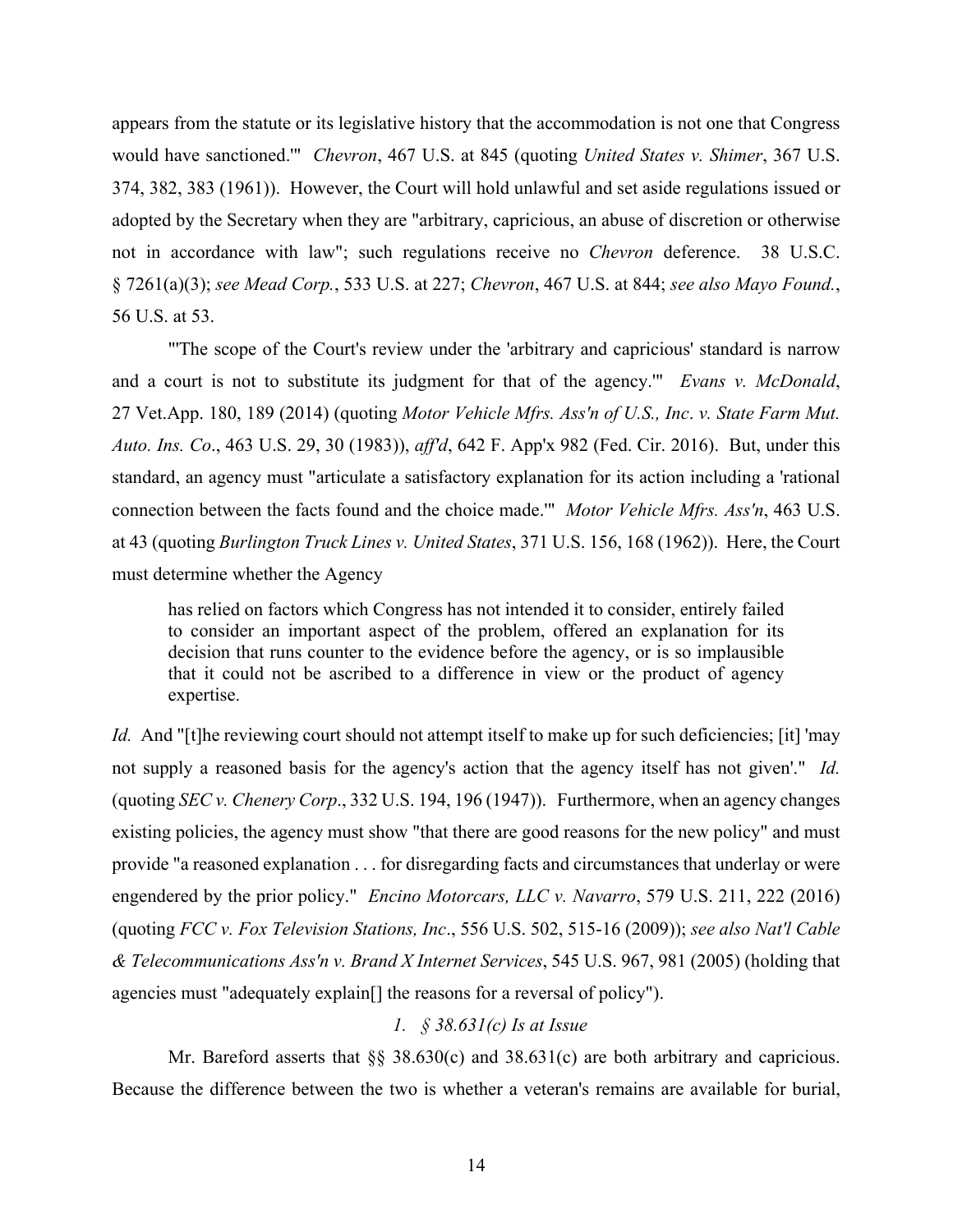they cannot both apply to Mr. Bareford's claim. Thus, as a preliminary matter, the Court must clarify whether Mr. Bareford seeks a burial headstone or marker for Mr. Anderson under 38 C.F.R. § 38.630 or a memorial headstone or marker under § 38.631.

In his initial August 2017 application, Mr. Bareford was clear that Mr. Anderson's remains were cremated and comingled with others' remains, rather than buried, and that his remains are not available for burial. R. at 79. In his October 2017 NOD, he asserted that VA's regulation regarding memorial headstones and markers is arbitrary and capricious, R. at 56, arguing that there is no reason to distinguish between eligible applicants for burial and memorial headstones and markers, *see* R. at 59-60. In his November 2017 Substantive Appeal, he challenged VA's denial of entitlement "to a memorial marker because the applicant is not a relative" and asserted that the pertinent regulation is arbitrary and capricious. R. at 18. In his initial brief, Mr. Bareford contends specifically that it is arbitrary and capricious to limit applicants for memorial headstones or markers to family members. Appellant's Br. at 27. And at oral argument, he reiterated that he was seeking a memorial marker, which only families may request under the current version of § 36.631(c). OA at 58:29-:49.

Accordingly, the Court concludes that the issue presented is whether 38 C.F.R. § 38.631(c), which limits eligible memorial headstone or marker applicants to family of the veteran, is arbitrary and capricious.

# *2. VA's Policy Explanations*

Before 2005, the application process for requesting a VA-provided headstone or marker was codified at 38 C.F.R. § 1.632, which stated simply that a form was required. In 2005, VA relocated regulations pertaining to the NCA from Part 1 of Title 38 to Part 38. Relocation of National Cemetery Administration Regulations, 70 Fed. Reg. 4768-01 (Jan. 31, 2005). As part of that revision, the headstone or marker application process was relocated to 38 C.F.R. § 38.632; the application process remained substantively the same, with submission of a VA form the only requirement for ordering Government burial or memorial headstones or markers. *Id*. at 4773.

In January 2007, VA proposed a substantial revision to § 38.632 "to update ordering procedures for headstones and markers" and to address requests for emblems of belief. Headstone and Marker Application Process, 72 Fed. Reg. 2480-01 (Jan. 19, 2007). VA noted: "Congress has authorized VA to promulgate all necessary rules and regulations to ensure that these cemeteries are maintained as 'national shrines as a tribute to our gallant dead' and that graves are appropriately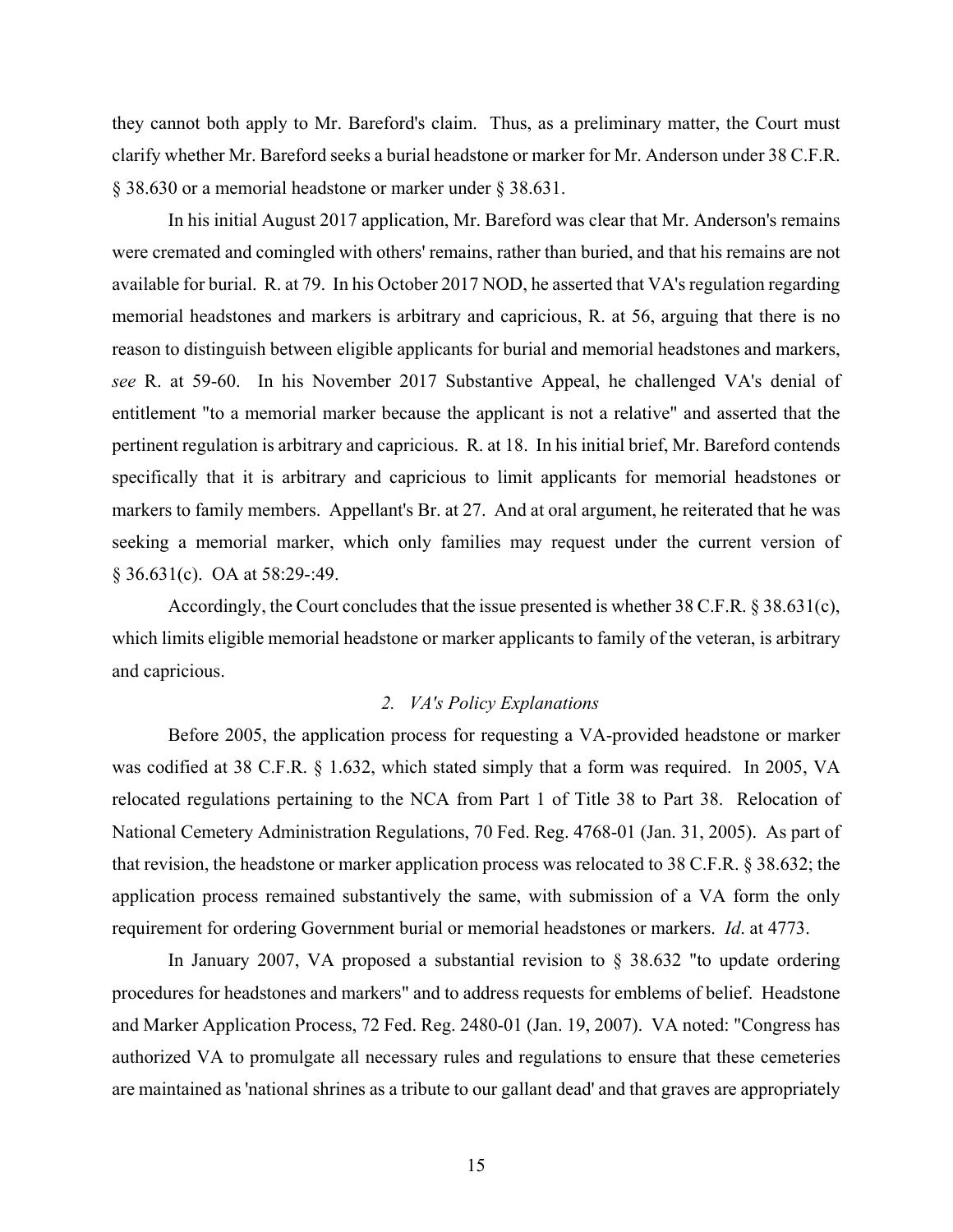marked." *Id.* at 2480. In the proposed rule, VA, for the first time, defined an applicant as "refer[ing] to the next of kin or personal representative of the deceased eligible individual who applies for a Government-furnished headstone or marker." *Id*. at 2483. VA explained why it was revising the process for requesting emblems of belief but did not explain why it was proposing a new, limiting definition of "applicant" for the purpose of requesting burial or memorial headstones or markers. *See id*.

The corresponding final rule was effective June 1, 2009. In the final rule, "applicant" was defined as "the decedent's next-of-kin (NOK), a person authorized in writing by the NOK, or a personal representative authorized in writing by the decedent." 38 C.F.R. § 38.632(b)(1) (2009). In the comments to the final rule, VA stated that "[G]overnment-furnished headstones and markers serve a particular, congressionally mandated purpose, namely, to commemorate the gallant dead in a manner commensurate with the dignity of their sacrifice." Headstone and Marker Application Process, 74 Fed. Reg. 26,092-01, 26,094 (Jun. 1, 2009) (citing 38 U.S.C. § 2403(c) for the proposition that "cemeteries under VA control shall be considered 'shrines as a tribute to our gallant dead'"). But VA did not address its novel limitation on eligible applicants for Governmentfurnished headstones or markers.

In 2014, VA "propose[d] to amend its regulations defining who may apply for a headstone or marker," explaining that the "intended effect of this proposed rule would be to expand the types of individuals who may request headstones and markers on behalf of decedents." Applicants for VA Memorialization Benefits, 79 Fed. Reg. 59,176-01 (Oct. 1, 2014). VA acknowledged "concerns that the existing applicant definition is too restrictive and results in identified veteran gravesites going unmarked." *Id.* VA explained:

Because of the regulatory restriction, VA denied the requests for headstones or markers which has frustrated the efforts of individuals to ensure the unmarked graves of veterans, particularly those from historic eras, are appropriately marked. VA shares the goal of these individuals to ensure appropriate recognition of veterans who served the United States and proposes to revise the definition of applicant to ease the restrictive aspects of the definition and allow more individuals to apply for headstones and markers, including memorial headstones and markers.

### *Id.* at 59,176-77.

And, for the first time, VA proposed different eligibility requirements for applicants for burial headstones and markers than for applicants for memorial headstones and markers. *Id*. at 59,176-78. As a preliminary matter, VA explained: "The revised definition of applicant recognizes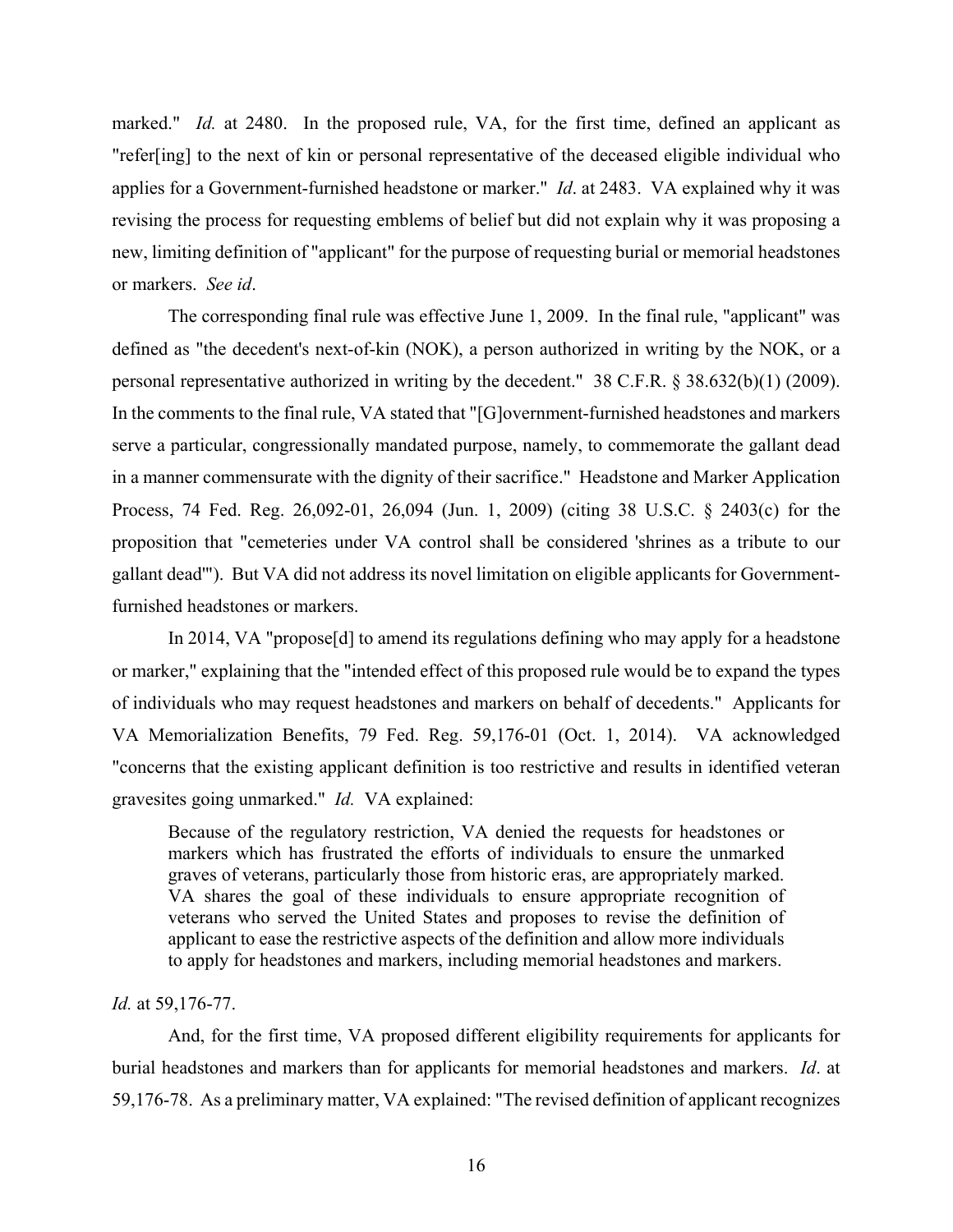that VA is authorized to provide two types of headstones or markers." *Id.* at 59,177 (citing subsections 2306(a) and (b) to show there are two types of headstones and markers).

For burial headstones and markers, it proposed that, for veterans whose service ended on or after April 6, 2017, eligible applicants would include, in addition to family members, personal representatives, representatives of congressionally chartered veterans service organizations, and individuals responsible under applicable laws for the disposition of unclaimed remains or other interment or memorialization matters. *Id*. For veterans whose service ended before April 6, 1917, VA proposed no restrictions on applicant eligibility for burial markers or headstones. *Id*. at 59,177- 78. Regarding these definitions of "applicant," VA explained, among other things:

Use of the revised definition of personal representative would allow for application for headstones and markers not only by family members, but also by individuals who have no familial relationship to the veteran but to whom the responsibility for final disposition of the remains or other related activities have [sic] fallen. For example, a close friend or a fellow veteran who served with the decedent may be called upon to make final arrangements for a veteran with no living family members. We want to make it possible for this individual to request memorialization of the veteran.

. . .

We chose to use April 6, 1917, because it is the date on which the United States entered World War I. We are aware that many individuals are interested in researching genealogy, either for themselves or others, or have broad interest in researching military history, including the burial of veterans. We know that many individuals have taken up the task of identifying burial places of veterans to obtain for them a lasting memorial to their service. We applaud the efforts of these individuals and seek to recognize those efforts by allowing them to make an application if they identify an unmarked grave of an eligible individual. We believe that if the grave belongs to a veteran who served during World War I or later, it is more likely that a living family member (as defined in proposed paragraph  $(a)(1)$ ) could be found. To ensure that family wishes are respected, we believe that an unrelated individual who identifies an unmarked grave of an eligible veteran who served during or after World War I should attempt to identify and contact family rather than making the application for a burial headstone or marker directly to VA.

*Id.* 

On the other hand, VA proposed that for memorial headstones and markers, it would permit applications from "family members" only, which it characterized as a broader category than "next of kin." *Id*. at 59,177 (explaining that for both burial and memorial headstones and markers, "the phrase 'next of kin,' is too restrictive because it would not allow for extended relatives, such as fifth cousins and great-nieces or great-great-nephews, to request a headstone or marker for their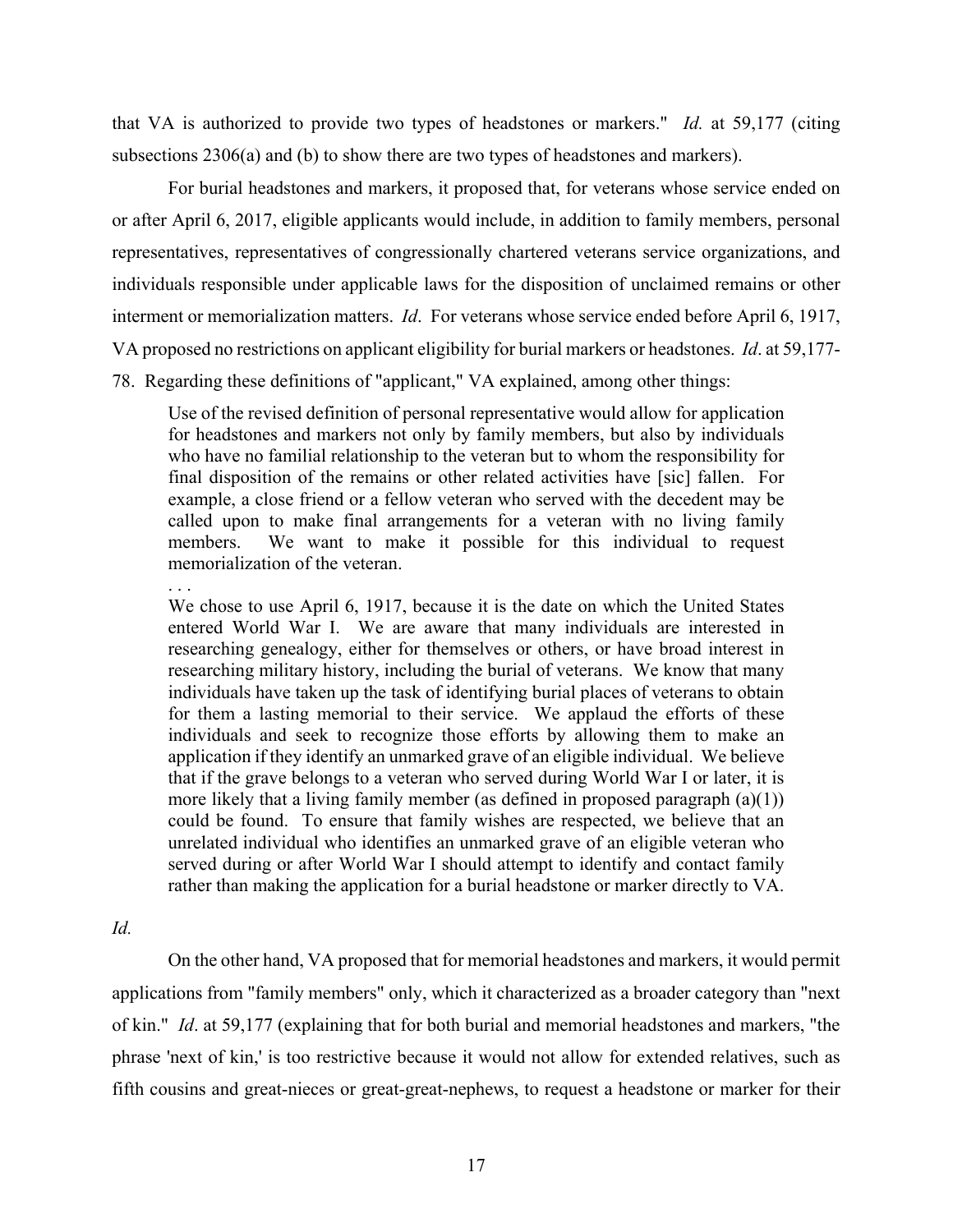relatives"). In proposing these revisions, VA stated: "Memorial headstones and markers, under section 2306(b), are distinct from burial headstones and markers and are authorized to commemorate an eligible individual whose remains are unavailable for burial." *Id.* at 59,178. VA further stated that a memorial site, like a gravesite, provides a physical place for family to gather and remember their loved one "and of the contribution of a veteran to our country." *Id*. VA then explained:

We are proposing to limit the definition of applicant for memorial headstones and markers to family members . . . so that a memorial headstone or marker retains the same symbolism and purpose that a burial headstone would have. It is a commemoration of an individual, not the service of the individual. The nation honors the service of veterans in many ways; the memorial headstone or marker allows families to honor their loved one individually.

*Id.* But at oral argument, the Secretary conceded that it is the veteran, not the family member, who is entitled to a headstone or marker, OA at 38:01-:15, and that the statutory purpose in providing headstones and markers includes recognizing a veteran's service to country, OA at 25:50-29:02.

The final rule, effective April 1, 2016, adopted the proposed definitions for applicant, with the addition of permitting burial headstone and marker applications from state and local individuals who serve veterans and their families in an official capacity**.** 38 C.F.R. 38.600(a) (2016). When addressing the public's supportive comments for the proposed expanded definitions of applicant for both burial and memorial headstones and markers, VA noted that its "intent is that the expanded applicant definition will encourage more people to present memorialization claims." Applicants for VA Memorialization Benefits, 81 Fed. Reg. 10,765-01, 10,766 (Mar. 2, 2016).

VA acknowledged: "While it is true that there was no definition of applicant [for both types of headstones or markers] in our regulations [before 2009], VA's policy was to accept memorialization requests from VSOs, landowners, and anyone with knowledge of the decedent." *Id.* at 10,767. VA disagreed with the public's comments suggesting the elimination of any definition of applicant for both types of headstones and markers, explaining: "[O]ur intent, as much as possible, is to reserve to the family of the decedent decisions regarding memorialization. This includes the decision not to obtain a government-furnished headstone or marker—or any marker at all, if that is their decision." *Id.* at 10,768. And specifically regarding the definitions of the various applicant classes for burial headstones and markers, VA stated: "We believe our approach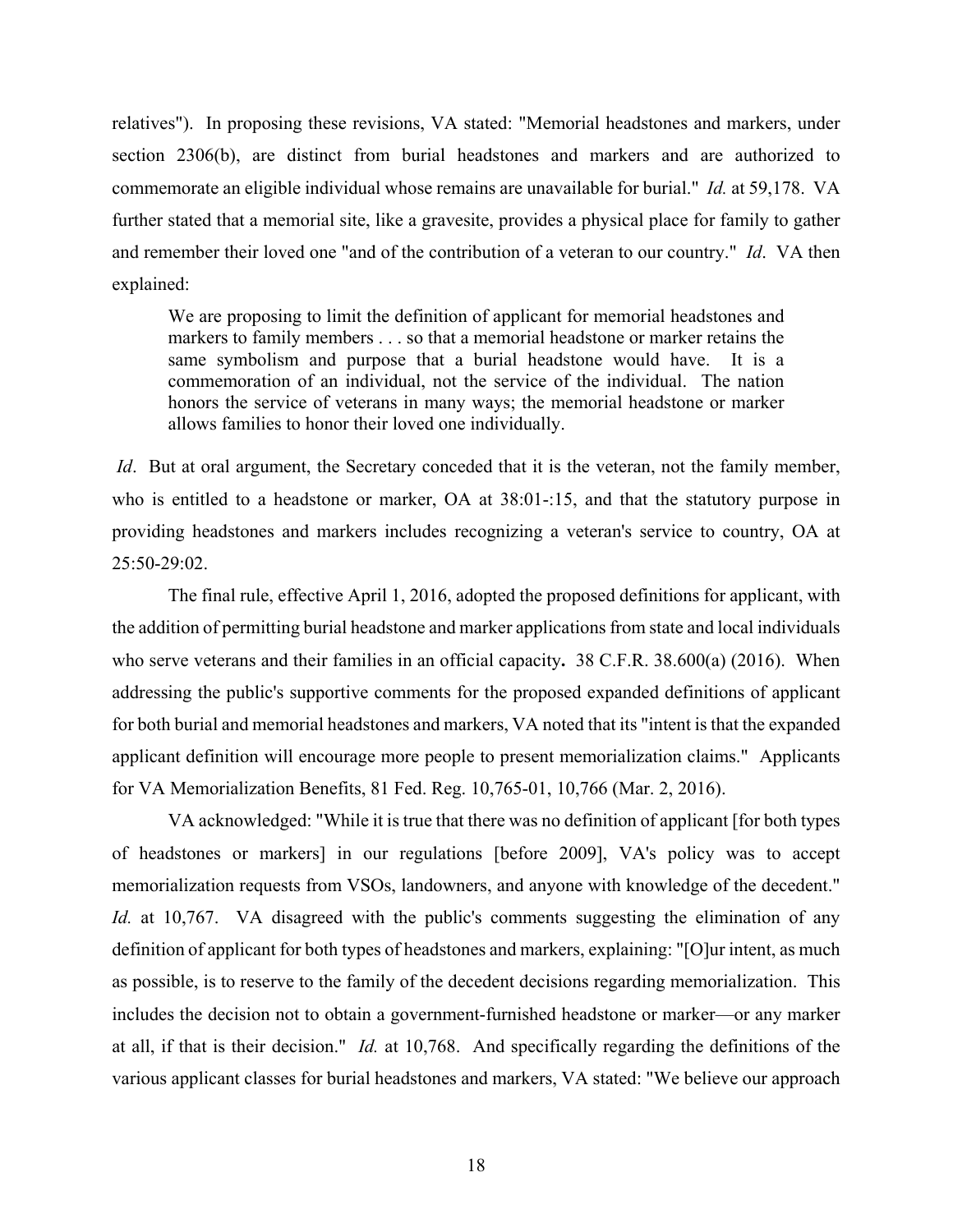strikes an appropriate balance between protecting the interests of a decedent's family and ensuring the appropriate memorialization of veterans." *Id.* at 10,769.

VA further acknowledged that commenters had objected to the proposed definition of applicants for memorial headstones and markers. *Id*. at 10,768-70. VA characterized memorial headstones and markers as serving a purpose "similar to that provided by a burial headstone or marker when remains are available for burial," and stated that, like burial headstones and markers, a memorial headstone or marker "provide[s] a family with a physical site to gather to mourn and remember their loved one." *Id*. at 10,769. VA then explained: "As such, VA has determined that requests for memorial headstones and markers should be made by family members who are likely to want to memorialize someone whose life had specific meaning to them." *Id*.

 As the above demonstrates, before April 2016 VA's policy was to define applicants for the two types of headstones and markers the same. But since April 2016, VA's policy has been to define applicants for the two types of headstones and markers differently, with a much more restrictive definition for applicants for memorial headstones and markers as compared to applicants for burial headstones and markers.

 The Court will now explain why it will not afford deference to VA's construction of who is eligible to apply for a memorial headstone or marker under section 2306. *See Chevron,* 467 U.S. at 844.

# *3. § 38.601(c) Is Arbitrary and Capricious*

VA has failed to articulate a satisfactory explanation for its 2016 policy of restricting the applicant class for memorial headstones and markers to just family members, to include "a rational connection between the facts found and the choice made" and "a reasoned explanation . . . for disregarding facts and circumstances that underlay or were engendered by the prior policy"; and, ultimately, VA's policy fails to reconcile conflicting policies and fails to represent a reasonable accommodation of conflicting policies that Congress would have sanctioned. *See Encino Motorcars*, 579 U.S. at 222; *Chevron*, 467 U.S. at 844-45; *Motor Vehicle Mfrs. Ass'n*, 463 U.S. at 43.

Regarding the facts and circumstances underlying VA's policies concerning *both* types of headstones and markers, VA has acknowledged that "government-furnished headstones and markers serve a particular, congressionally mandated purpose, namely, to commemorate the gallant dead in a manner commensurate with the dignity of their sacrifice." Headstone and Marker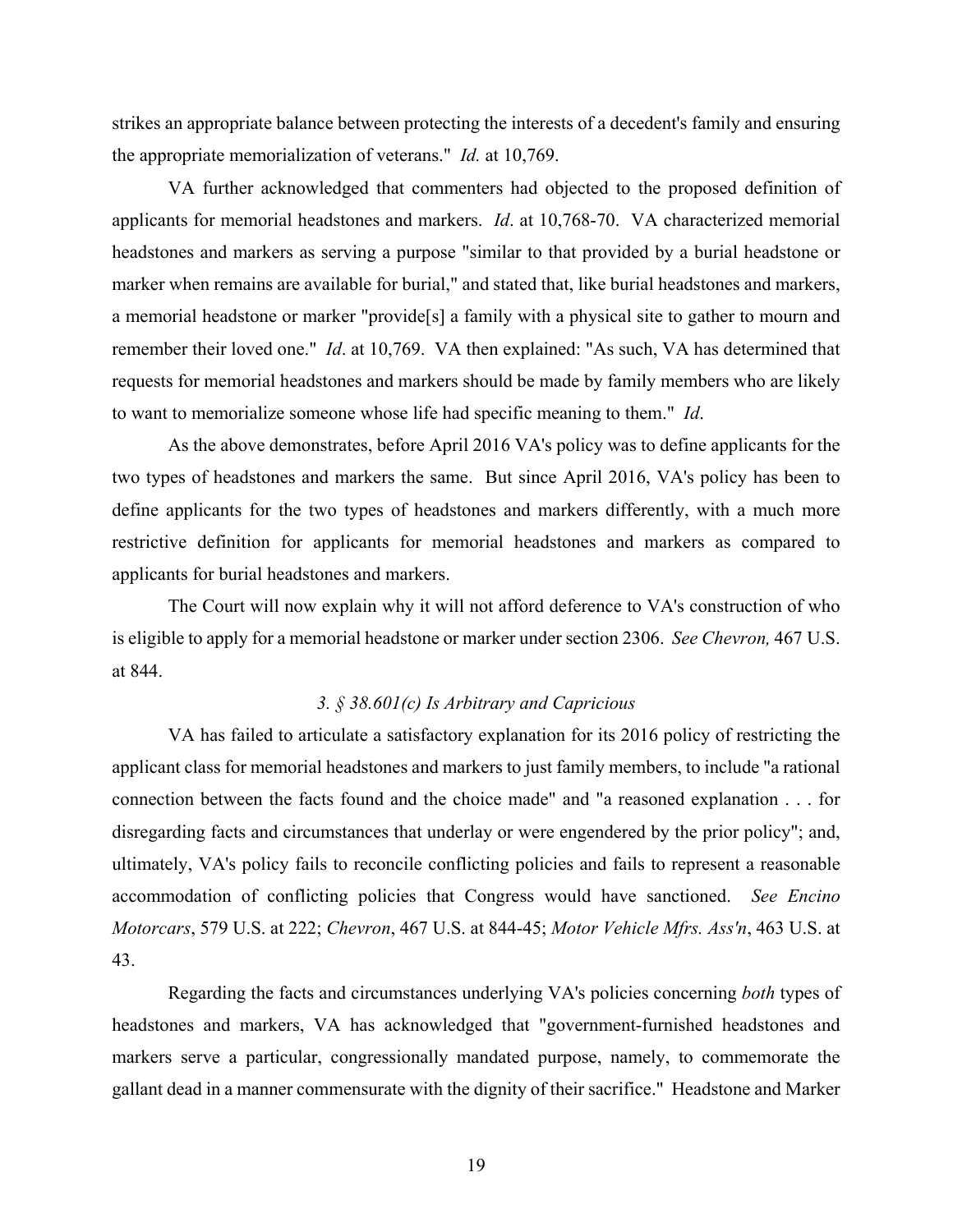Application Process, 74 Fed. Reg. 26,092-01, 26,094 (Jun. 1, 2009). And VA characterized memorial headstones and markers as serving a purpose that is the "same" or "similar" to the purpose of burial headstones and markers. Specifically, VA explained that both types of headstones and markers provide a physical site for the family of the decedent to mourn and honor their loved one.

And regarding VA's prior policies concerning who is eligible to apply for *both* types of headstones and markers, VA explained that its policy before 2009 was to accept memorialization requests from VSOs, landowners, and anyone with knowledge of the decedent. And, in promulgating its current policies, VA acknowledged that its 2009 policy of restricting eligible applicants to next-of-kin contravenes VA's own stated goal of ensuring that veterans, particularly those from historical eras, are recognized for their service to our country. In sum, VA's policy before 2016 had always been to define the applicants for both burial and memorial headstones and markers the same, which makes perfect sense given that Congress intended for headstones and markers to commemorate the gallant dead and their contribution to the Nation, apparently regardless of whether the decedent's remains were available for burial or not.

But in 2016, VA diverged from its prior policy of defining applicants for both types of headstones and markers the same, and it failed to provide a satisfactory explanation for doing so.

First, in 2016, VA made the policy decision to significantly broaden the applicant classes for *burial* headstones and markers, explaining that newly stated purposes underlie VA's new policy, including, among others, ensuring that veterans with no family members are provided with a headstone or marker pursuant to the veteran's own wishes as expressed to personal representatives, as well as ensuring that non-family individuals (such as those interested in researching genealogy and military history), who wish to ensure lasting memorials to veterans, may apply for VA to provide a burial headstone or marker (with the caveat that the wishes of the family, if any, should be prioritized over the wishes of non-family in the case of veterans who served during World War I and thereafter). $6$ 

But VA failed to make any connection between (a) its new policy of restricting applicants for *memorial* headstones and markers to only family members and (b) the above-noted facts and circumstances raised by VA, albeit raised with respect to veterans whose remains are available for

<sup>&</sup>lt;sup>6</sup> The Court again notes that the subsection concerning the definitions of applicant classes for burial headstones and markers is not at issue in this case.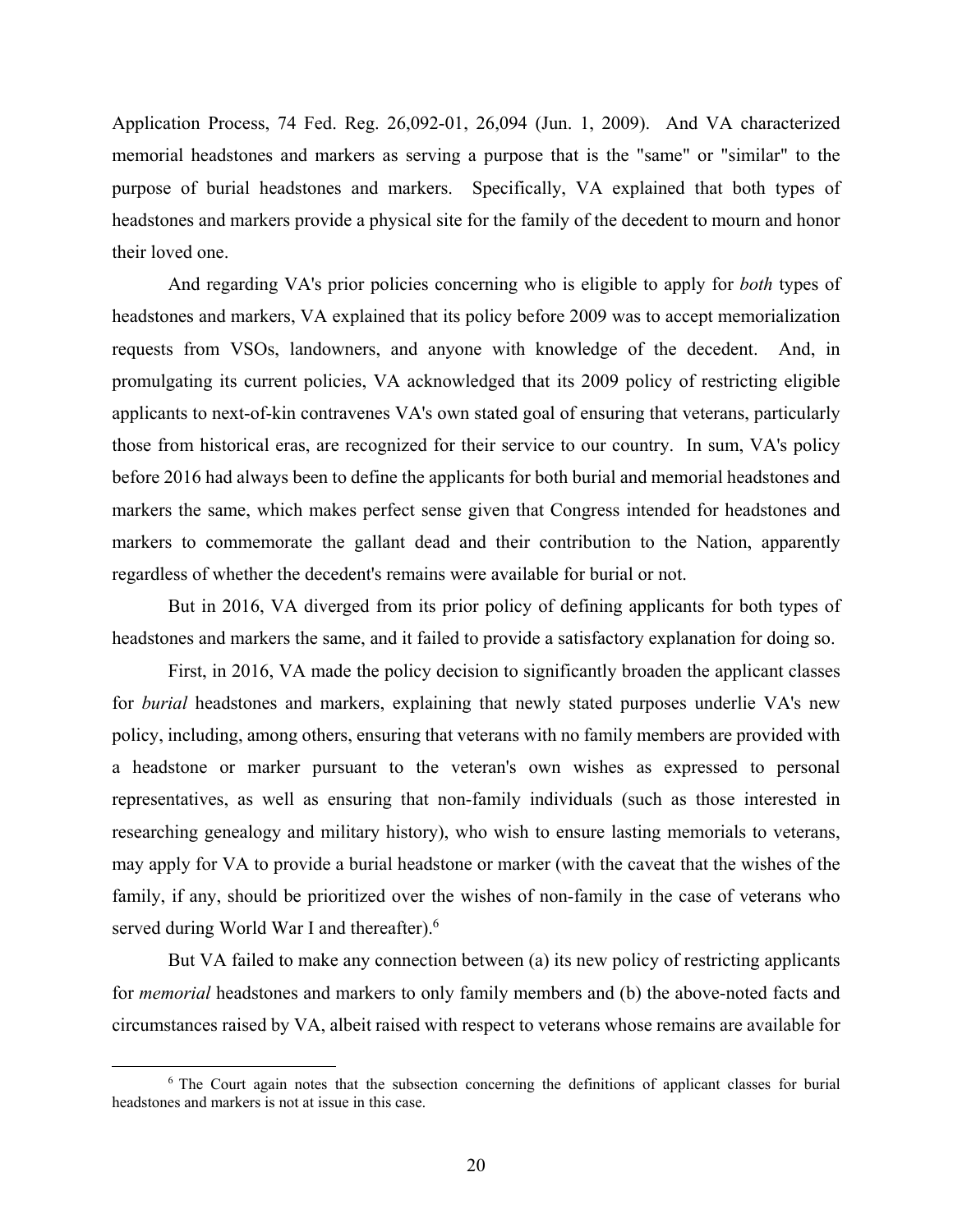burial. VA should have provided an explanation, because, for example, the Court is left wondering why veterans with no family members, whose remains are *not* available for burial, are not afforded the benefit of having their personal representatives implement their wishes after death. For another example, the Court is left wondering why non-family individuals who are interested in genealogy and military history and in ensuring that veterans with no family members who served before or since World War I are honored for their contribution to our country are precluded from applying to VA to provide such a place of commemoration for such a decedent simply because the decedent's remains are unavailable for burial.

Second, VA failed to provide a rational explanation for its connection between (a) its stated purpose that, like burial headstones and markers, a memorial headstone or marker provides a family with a physical site to mourn and remember the decedent, and (b) VA's choice that requests for memorial headstones and markers should be made only by family members, who are likely to want to memorialize someone whose life had specific meaning to them. VA's stated purpose (a), *which applies to both types of headstones and markers*, does not logically exclude all other possible purposes (e.g., the additional purposes that VA raised with respect to burial headstones and markers), given the absence of any explicit statement by VA that all other possible purposes are excluded for memorial headstones and markers.<sup>7</sup> Because VA's choice of policy (b) does not logically follow the facts and circumstances underlying its change of policy (a), VA failed to provide rational and sound reasoning for its new policy of restricting applicants for memorial headstones and markers to only family members to the exclusion of all others. The Court is also left wondering how this restrictive definition satisfies VA's stated policy of "strik[ing] an appropriate balance between protecting the interests of a decedent's family and ensuring the appropriate memorialization of veterans." Applicants for VA Memorialization Benefits, 81 Fed. Reg. 10,765-01, 10,769 (Mar. 2, 2016).

Third, VA failed to provide rational and sound reasoning for its policy change when it stated that "[t]he revised definition of applicant recognizes that VA is authorized to provide two types of headstones or markers." Applicants for VA Memorialization Benefits, 79 Fed. Reg. 59,176-01, 59,177 (Oct. 1, 2014). Without any further explanation by VA, the Court is still left

 $\begin{array}{c|c}\n\hline\n\end{array}$ <sup>7</sup> Given that VA did not expressly exclude all other possible purposes, deducing that VA's single stated purpose (providing family a place to mourn and honor the decedent) necessarily excludes all other possible purposes is a logical fallacy. Specifically, such a deduction implicates the logical fallacies of "overlooking alternatives" and "false dilemma" (false dichotomy).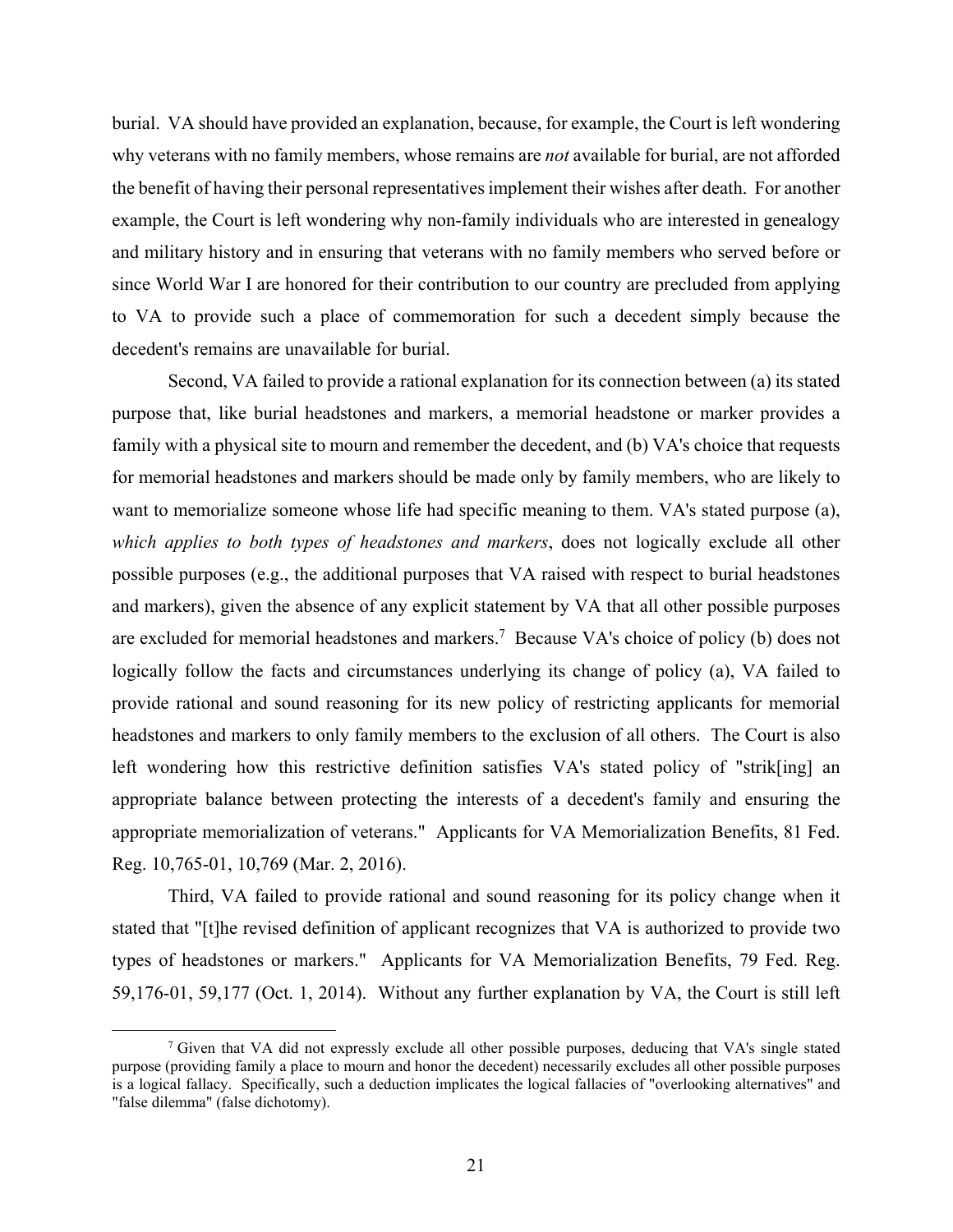wondering why VA has defined "applicants" for memorial headstones and markers so restrictively compared to its definitions of the applicant classes for burial headstones and markers. Indeed, the two types of headstones and markers have always been considered different in nature by VA and by Congress, simply because burial headstones and markers are for veterans whose remains are available for burial whereas memorial headstones and markers are for veterans whose remains are not available for burial. So how does the distinctive nature of memorial versus burial headstones and markers connect to VA's choice to diverge from VA's prior policy of defining applicants for both types the same? And how does that choice relate to VA's acknowledgement that the two types of headstones and markers serve the same congressionally mandated purpose?

Why has VA changed its prior long-standing policy of defining applicants for both types of headstones and markers the same? We cannot know, because VA failed to provide a reasonable explanation for changing its policy and for adopting a far more restrictive definition of "applicant" for memorial headstones and markers as compared to burial headstones and markers. *See FCC v. Prometheus Radio Project*, 141 S.Ct. 1150, 1158 (2021).

The absurd result of the current policy under  $\S 38.631(c)$ –for which the Court is precluded from supplying its own reasoned basis–is that when no surviving family member is available, the deceased service member and his or her contributions to our country remain unmemorialized, simply because that service member's remains are not available for burial. In light of the above, and given Congress's intent to commemorate the gallant dead in a manner commensurate with the dignity of their sacrifice (apparently without regard to whether or not the remains are available for burial), the Court cannot find that VA's attempt to reconcile its current policy with conflicting policies is a reasonable accommodation that Congress would have sanctioned. *Cf. Chevron*, 467 U.S. at 845.

As a result, the Court holds that  $\S$  38.631(c) is arbitrary and capricious, and the Court affords no deference to VA's policy decision underlying its promulgation of § 38.631(c). *See Encino Motorcars,* 579 U.S. at 222; *Chevron*, 467 U.S. at 844-45; *Motor Vehicle Mfrs. Ass'n*, 463 U.S. at 43. Accordingly, the Court will invalidate  $\S 38.631(c)$  (2021).

Because the Board relied on the invalid regulation in reaching its July 2019 decision, remand is required. *See Tucker v. West*, 11 Vet.App. 369, 374 (1998) (holding that remand is the appropriate remedy where the Board has incorrectly applied the law). In accordance with *Kutscherousky v. West*, 12 Vet.App. 369, 372-73 (1999) (per curiam order), Mr. Bareford is free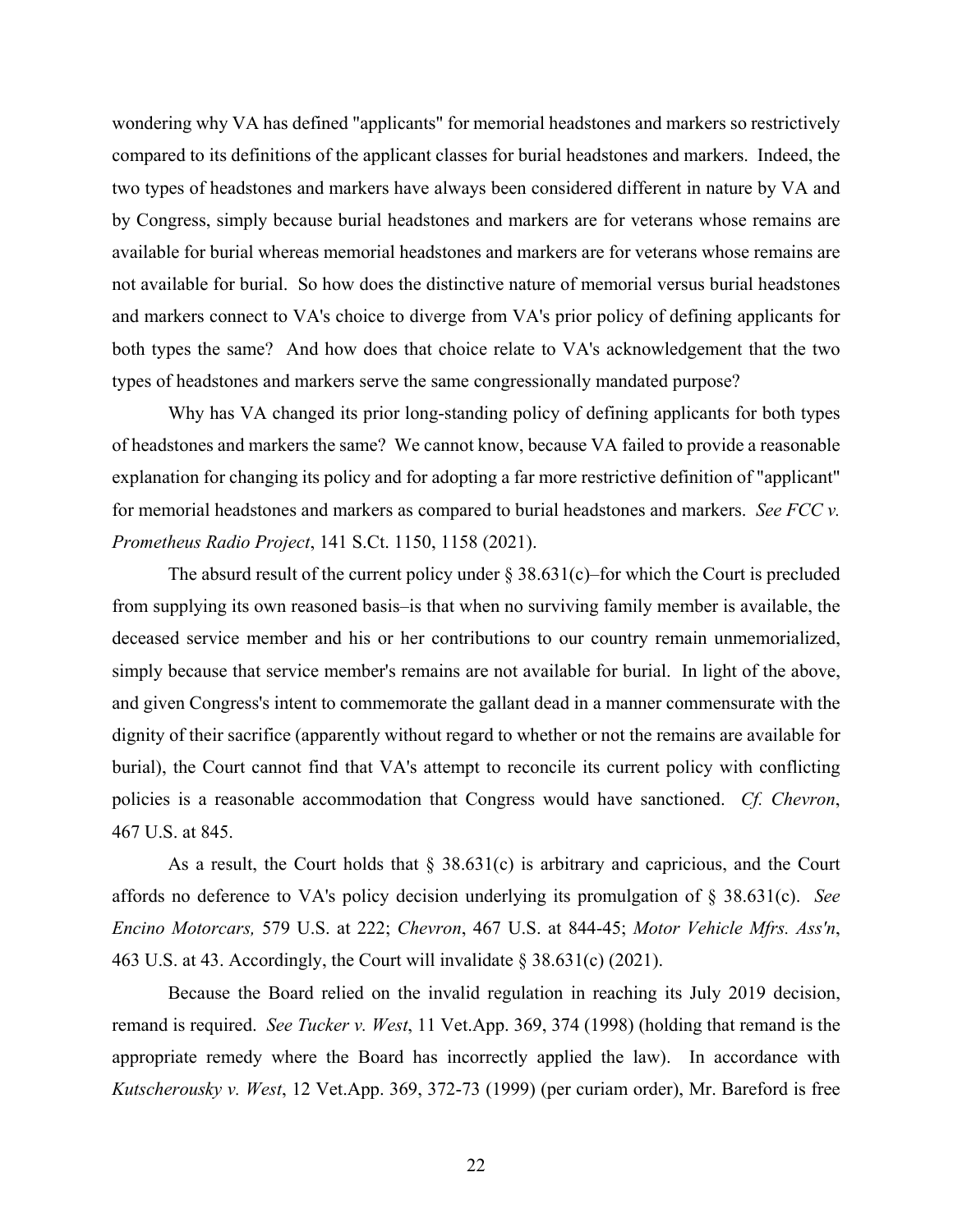to submit additional arguments and evidence on remand, including any additional arguments he made to this Court; the Board must consider any such evidence or argument submitted. *See Kay v. Principi*, 16 Vet.App. 529, 534 (2002). The Court reminds the Board that "[a] remand is meant to entail a critical examination of the justification for the [Board's] decision," *Fletcher v. Derwinski*, 1 Vet.App. 394, 397 (1991), and must be performed in an expeditious manner in accordance with 38 U.S.C. § 7112.

### **III. CONCLUSION**

Upon consideration of the foregoing, 38 C.F.R. § 38.631(c) (2021) is SET ASIDE; the July 1, 2019, Board decision is VACATED; and the matter is REMANDED for further development, if necessary, and readjudication consistent with this decision.

FALVEY, *Judge, concurring in part and dissenting in part*: Section 2306 provides that "[t]he Secretary shall furnish, when requested," burial headstones or markers for the unmarked graves of eligible individuals or, when the remains are unavailable, "an appropriate memorial headstone or marker for the purpose of commemorating an eligible individual." 38 U.S.C. § 2306(a), (b). VA has promulgated regulations, 38 C.F.R. §§ 38.630(c) and 38.631(c), establishing, respectively, who may request a burial headstone or memorial marker. I agree with the Court's summation of the facts and the parties' arguments in Sections I and II.A and its *Chevron* step one analysis in Section II.B.

But I do not join the Court's decision to then invalidate the regulations as arbitrary and capricious because it disagrees with VA's decision to create different standards for burial headstone versus memorial marker applicants. Courts apply the law, not make it. When a statute leaves a gap for an executive agency to fill, we must defer to a reasonable agency action as long as the agency has considered the relevant issues and provided a reasoned explanation. We must not substitute our own policy judgment for the agency's. Here, the Secretary's explanation shows that he made a reasonable choice after weighing the relevant considerations. Yet the Court rejects the Secretary's reasonable distinction between the applicant classes for burial headstones and memorial markers. Thus, I respectfully dissent from Sections II.C and III. of the Court's opinion.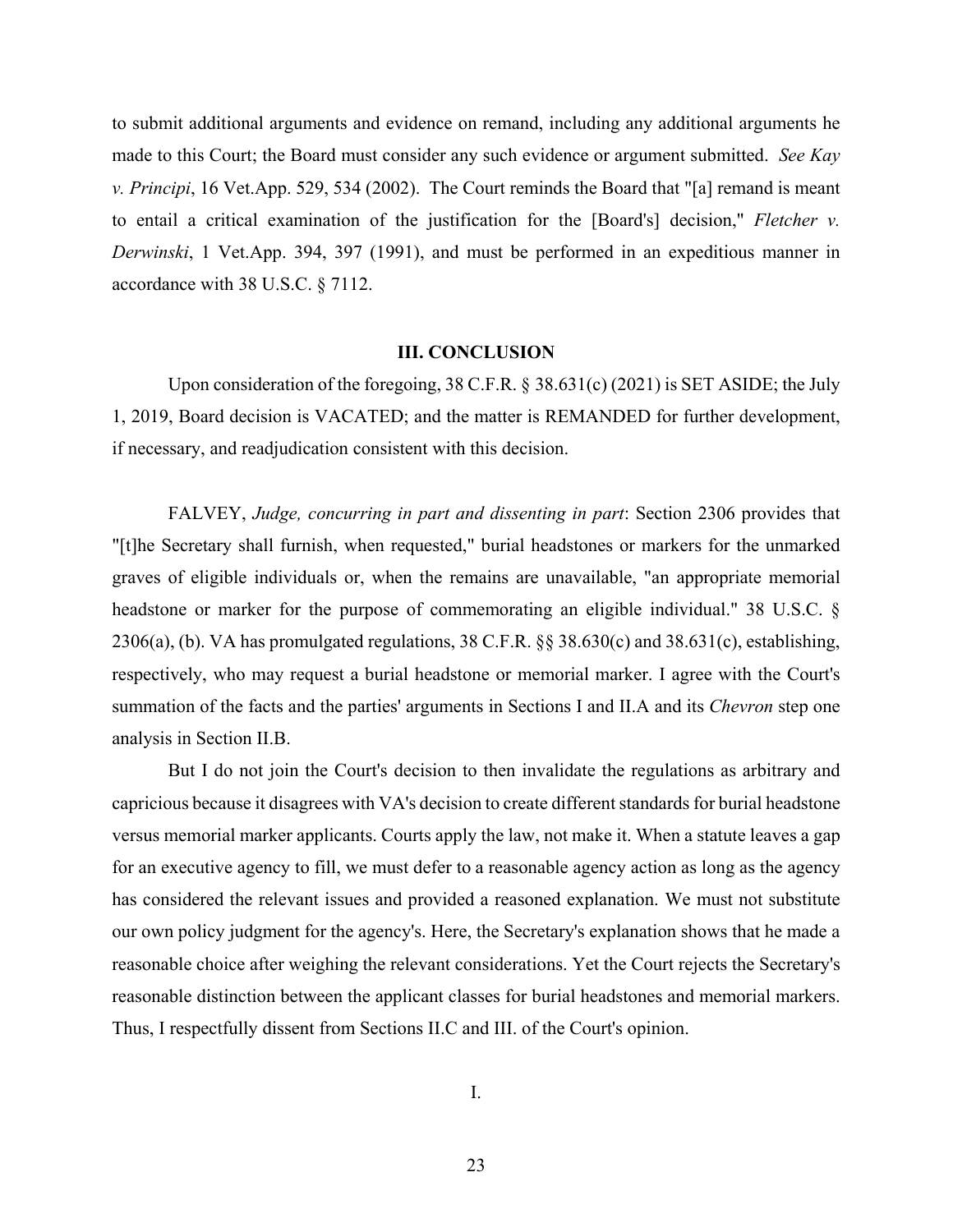"Statutory interpretation begins with the words of the statute." *Mulder v. McDonald*, 805 F.3d 1342, 1345 (Fed. Cir. 2015) (citing *Barnhart v. Sigmon Coal Co., Inc.*, 534 U.S. 438, 450 (2002)). "When, as here, the Court is reviewing 'an agency's construction of the statute which it administers,' a court must first ask 'whether Congress has directly spoken to the precise question at issue.'" *Cox v. McDonald*, 28 Vet.App. 318, 323 (2016) (quoting *Chevron, U.S.A., Inc. v. Natural Res. Def. Council, Inc.*, 467 U.S. 837, 842, (1984)). If we determine that Congress has spoken directly to the issue, we must adhere to the unambiguous meaning. *Cox*, 28 Vet.App. at 323. But if the statute is silent or ambiguous on the issue, the question then becomes whether the agency's interpretation is based on a permissible construction of the statute. *Id.* This is known as *Chevron* steps one (determining ambiguity) and two (determining permissible statutory construction). *See Buffington v. Wilkie*, 31 Vet.App. 293, 300-02 (2019), *aff'd sub. nom. Buffington v. McDonough*, 7 F.4th 1361 (Fed. Cir. 2021).

Here, the operative statutory sentence provides, "the Secretary shall furnish, *when requested*, an appropriate headstone or marker." 38 U.S.C. § 2306(a) (emphasis added). The subject of the sentence is "Secretary." The main verb or action is "furnish." But the adverbial phrase "when requested" lacks an explicit subject and verb. It is implied that the Secretary must furnish the headstone or marker at the time requested. But it is unclear who is making the request and the statute thus leaves ambiguity on this point.

This conclusion is bolstered by section 2306(c), which provides that "[a] headstone or marker furnished under subsection (a), (b), or (d) of this section may be of any material ... requested by the person entitled to request such headstone or marker." 38 U.S.C. § 2306(c). Under this provision, Congress specified that some people are "entitled" to request a headstone or marker and, necessarily, some people are not entitled to make a request. *See RadLAX Gateway Hotel, LLC v. Amalgamated Bank*, 566 U.S. 639, 645 (2012) ("[I]t is a commonplace of statutory construction that the specific governs the general."); *Jennings v. Rodriguez*, 138 S. Ct. 830, 844 (2018) ("The expression of one thing implies the exclusion of others.").

## II.

Because the statute is silent about who may request a headstone or marker, the Secretary may issue a regulation filling that gap. VA, as "'an agency that has been granted authority to promulgate regulations necessary to the administration of a program it oversees[,] may fill in gaps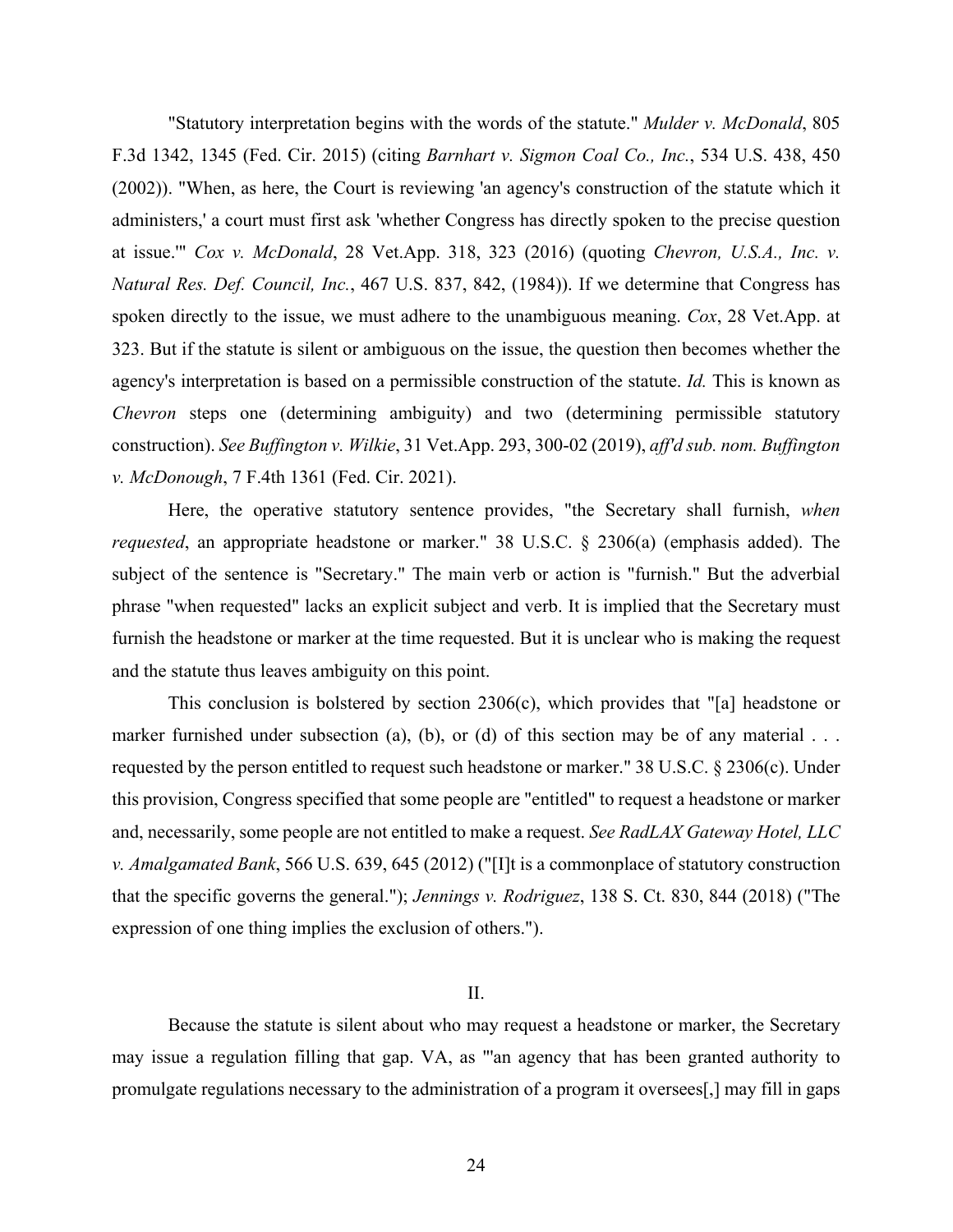in the statutory scheme left by Congress,'" and a regulation that does so is valid "'as long as the agency's action is reasonable and consistent in light of the statute and congressional intent'." *Sears v. Principi*, 349 F.3d 1326, 1329 (Fed. Cir. 2003) (first quoting *Contreras v. United States*, 215 F.3d 1267, 1274 (Fed. Cir. 2000) and then quoting *Disabled Am. Veterans v. Gober*, 234 F.3d 682, 691 (Fed. Cir. 2000)); *see also Cox*, 28 Vet.App. at 323 (citing *Chevron*, 467 U.S. at 842).

The question at hand is whether VA's gap-filling rules were "arbitrary, capricious, an abuse of discretion, or otherwise not in accordance with law" so that the Court should hold them invalid under the Administrative Procedure Act. 5 U.S.C. § 706(2)(A). To pass "arbitrary and capricious" review, an agency decision must be "reasonable and reasonably explained." *FCC v. Prometheus Radio Project*, 141 S.Ct. 1150, 1158 (2021).

In a recent unanimous decision, the Supreme Court stated that "arbitrary and capricious" review "is deferential, and a court may not substitute its own policy judgment for that of the agency." *Id.* A reviewing court instead "simply ensures that the agency has acted within a zone of reasonableness and, in particular, has reasonably considered the relevant issues and reasonably explained the decision." *Id.* The Supreme Court has also instructed that arbitrary and capricious review is a "'narrow'" standard and that courts should "'uphold [decisions] of less than ideal clarity if the agency's path may be reasonably discerned'." *FCC v. Fox Television Stations, Inc.*, 556 U.S. 502, 513 (2009) (first quoting *Motor Vehicle Mfrs. Assoc. of United States, Inc. v. State Farm Mut. Auto. Ins. Co.*, 463 U.S. 29, 43 (1983); then quoting *Bowman Transp., Inc. v. Arkansas-Best Freight Sys., Inc.*, 419 U.S. 281, 289 (1974)). Moreover, a court will not overturn an agency decision unless the agency

"has relied on factors which Congress had not intended it to consider, entirely failed to consider an important aspect of the problem, offered an explanation for its decision that runs counter to the evidence before the agency, or is so implausible that it could not be ascribed to a difference in view or the product of agency expertise."

*Nat'l Assoc. of Home Builders v. Defs. of Wildlife*, 551 U.S. 644, 658 (2007) (quoting *Motor Vehicle Mfrs.*, 463 U.S. at 43).

 "Arbitrary and capricious" review gives significant deference to agency discretion. Much as when we apply the "rational basis" standard when reviewing constitutional questions, we need not agree with the course the agency has chosen. Indeed, we may have preferred any number of alternative paths. Even so, the relevant inquiry is simple: Was the agency's decision reasonable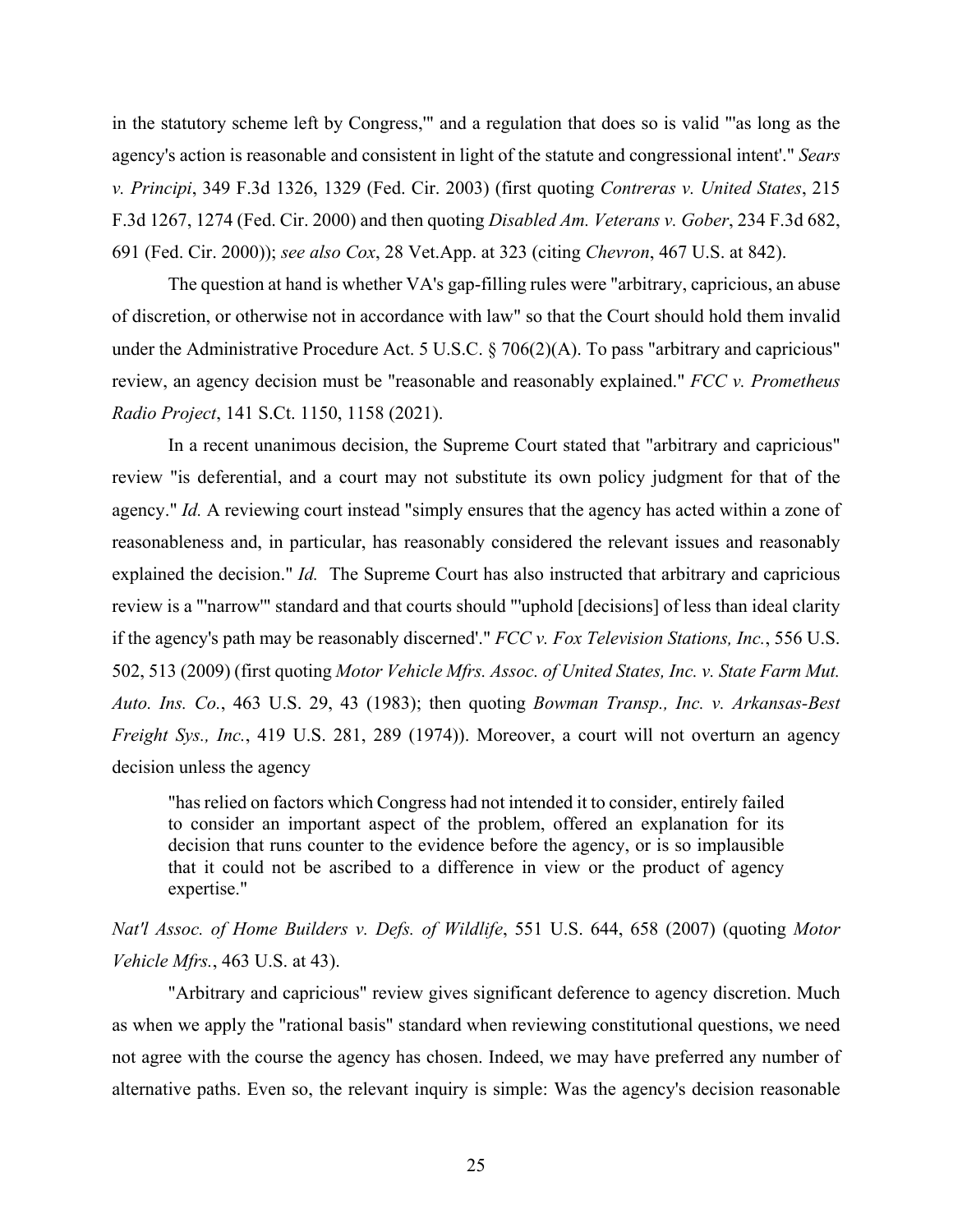and did the agency provide an adequate explanation that considered the relevant issues? *Prometheus Radio*, 141 S.Ct. at 1158.

### III.

 Here, the answer to both parts of the inquiry is yes. VA filled the statutory gap of who may request a burial headstone or memorial marker by defining "applicant" for each type of marker. 38 C.F.R. §§ 38.630(c), 38.631(c). The potential applicant pool for burial headstones is larger, including family members as well as several classes of persons unrelated to the deceased veteran. § 38.360(c). For memorial markers, on the other hand, only family members may apply. §  $38.361(c)$ . Although we may desire more people to be able to request memorial markers, the differentiation between the two applicant pools is reasonable.

Congress authorized VA to define applicant eligibility, and VA chose to prioritize the wishes of family members. *See Mayo Found. for Med. Educ. and Rsch. v. United States*, 562 U.S. 44, 59 (2011) ("Regulation, like legislation, often requires drawing lines."). When promulgating the regulations at issue, VA stated, "[O]ur intent, as much as possible, is to reserve to the family of the decedent decisions regarding memorialization." 81 Fed. Reg. 10,678 (March 2, 2016). Although VA restricted memorial marker applications to relatives alone, it allowed unrelated individuals to make burial headstone requests for veterans whose service ended before April 6, 1917,<sup>8</sup> and whose families' wishes would thus generally be harder to determine. 81 Fed. Reg. 10,768. ("[W]e chose to include a date after which we felt it will be more likely that living family members could be located and could provide input into the marking of a grave."). VA explained that it chose to differentiate the family-relation requirement for memorial markers and burial headstones because memorial markers are intended not to identify a burial site but to provide family members with a physical site to "mourn and remember their loved one" when remains are unavailable. *Id.* at 10,768-69. It reasoned that "requests for memorial . . . markers should be made by family members who are likely to want to memorialize someone whose life had specific meaning to them." *Id.* at 10,769. Memorial markers have a distinct, family-centric purpose not necessarily shared by burial headstones, which are placed at the location of the decedent's remains

 $\frac{1}{8}$  April 6, 1917, was the date the United States declared war on Germany and entered World War I. *U.S. Entry into World War I*, Office of the Historian, Foreign Service Institute, https://history.state.gov/milestones/1914- 1920/wwi (last visited December 7, 2021).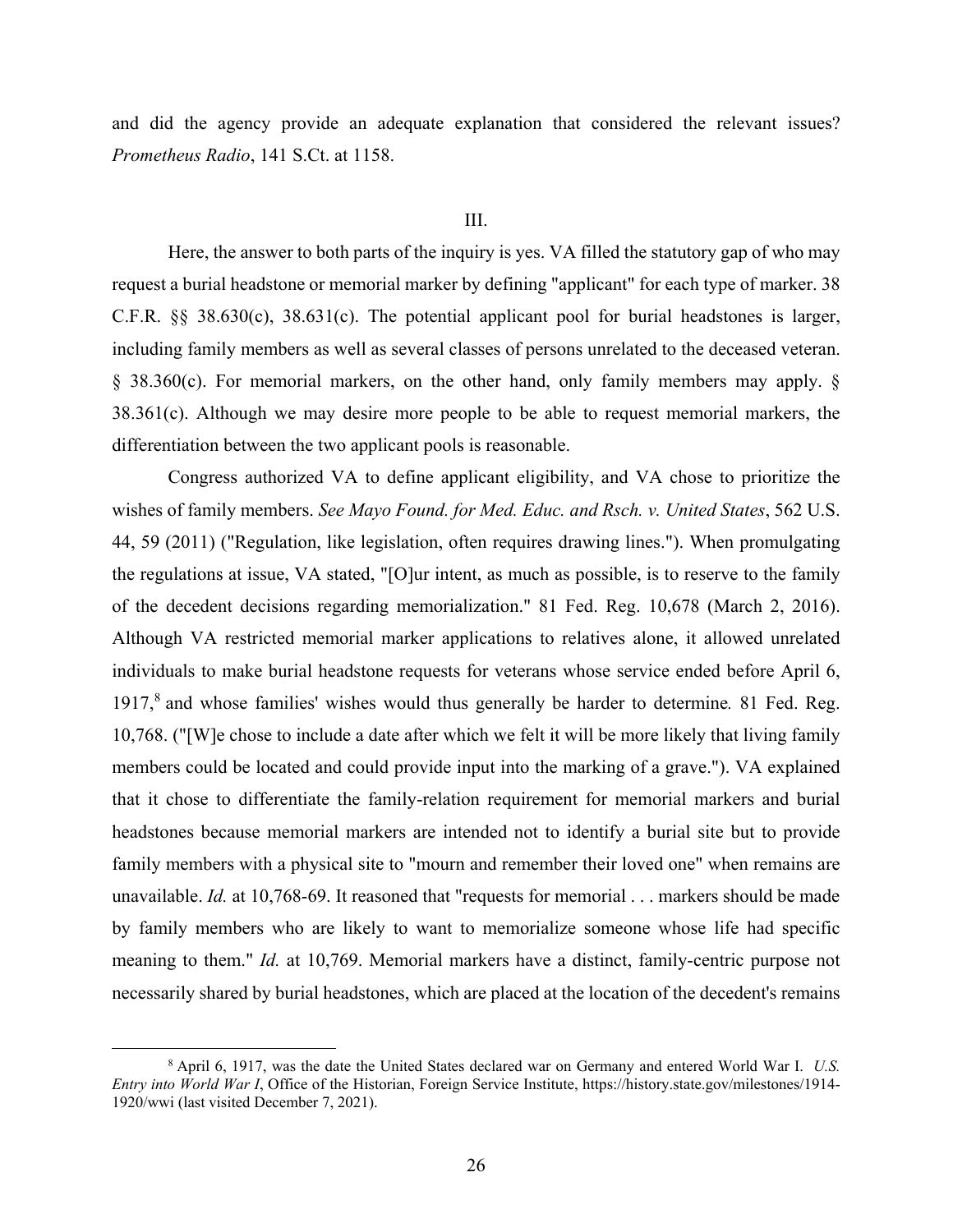rather than the family's chosen place of mourning. *See id.* Thus, it makes sense for relatives' wishes to be especially prioritized regarding memorial markers in a way they are not for burial headstones.

VA responded extensively to public comments about  $\S$ § 38.360(c) and 38.361(c), including Mr. Bareford's comments. *See id.* at 10,765-70. It addressed, among others, comments suggesting broader categories of applicants, that the previous applicant standard should be reinstated, that the applicant definitions should be eliminated, that date restrictions should be eliminated, and that non-relatives should be allowed to apply for memorial markers. *Id.* VA's responses repeatedly emphasized the prioritization of family members' wishes in the remembrance of their loved ones, especially regarding memorial markers, and explained why VA differentiated between burial headstone applicants and memorial marker applicants. *See id.* at 10,765-70.

Given VA's comments, it reasonably defined who may be an applicant for burial headstones versus memorial markers and adequately explained its reasoning for the differing eligibility. *See Prometheus Radio*, 141 S.Ct. at 1158. Thus, VA's decision warrants deference under the "arbitrary and capricious" standard and the Court should not invalidate the Secretary's regulations. *See id.* 

We may believe that VA should have prioritized considerations other than family members' wishes when it promulgated these regulations. We may believe that, although VA was correct to prioritize family members' wishes, it should have done so in a different way. That, however, does not change the level of deference we owe to VA.

Yet, rather than defer to the Secretary's reasonable regulations, the Court mandates that requests for burial headstones and memorial markers be treated identically because they serve similar purposes. By emphasizing that "it is the veteran, not the family member, who is entitled to a headstone or marker," *ante* at 19, the Court dismisses VA's explanation that it sought to uniquely prioritize family members' wishes for memorial markers. But the issue here is not who is *entitled to* a headstone or marker. The issue is who may *request* a headstone or marker.

The Court implies that, because VA listed multiple policy considerations that informed its definition of the applicant class for burial headstones, the agency could not prioritize family members' wishes in defining the memorial marker applicant class unless it explicitly excluded all other possible considerations. *See ante* at 20-21. I fail to see how this follows. VA reasonably explained why it regarded family members' wishes as the primary consideration for memorial markers in a way it did not for burial headstones. What's more, our task is not to mandate complete